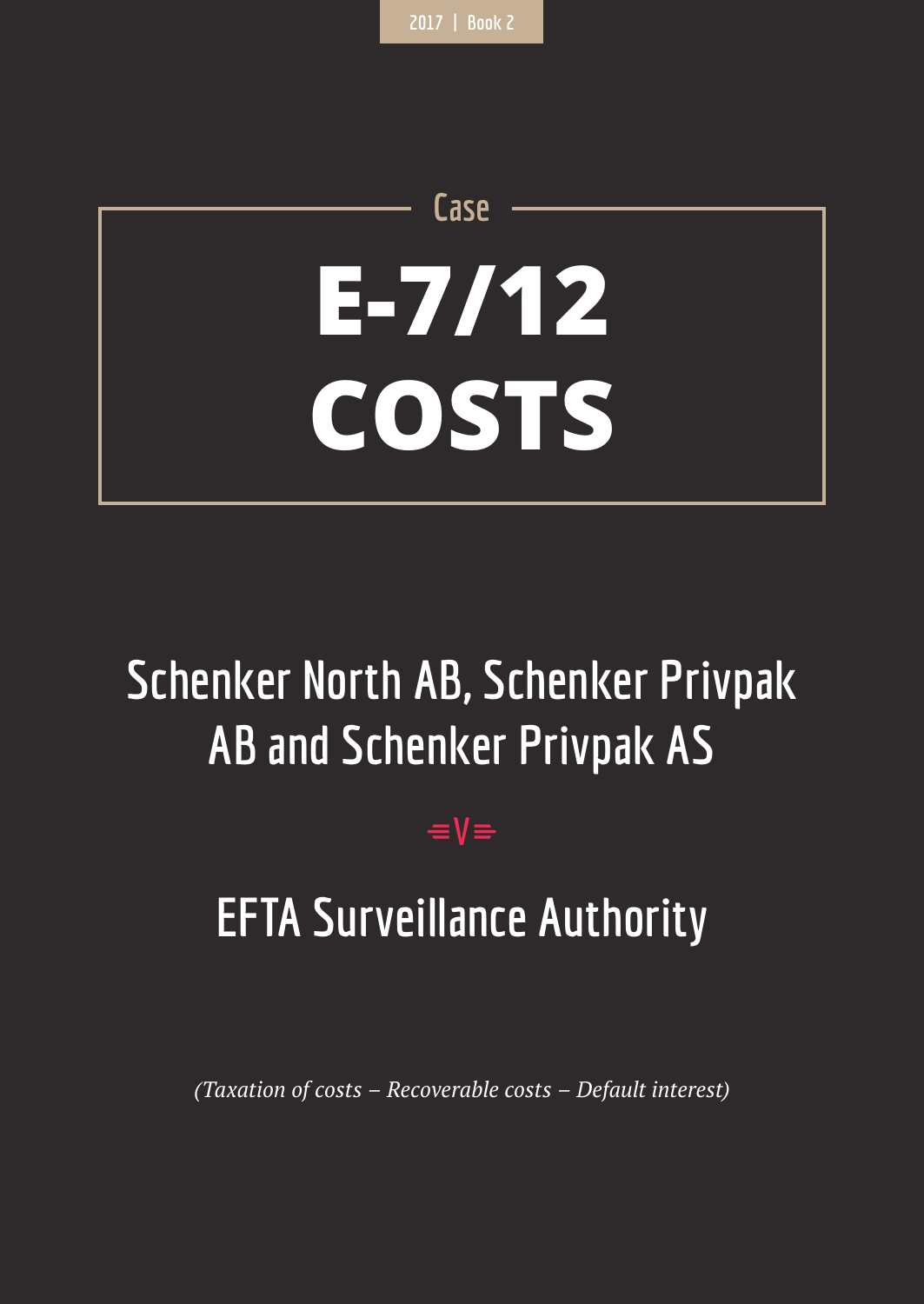*Table of Contents* 

*522* Order of the Court, 11 October 2017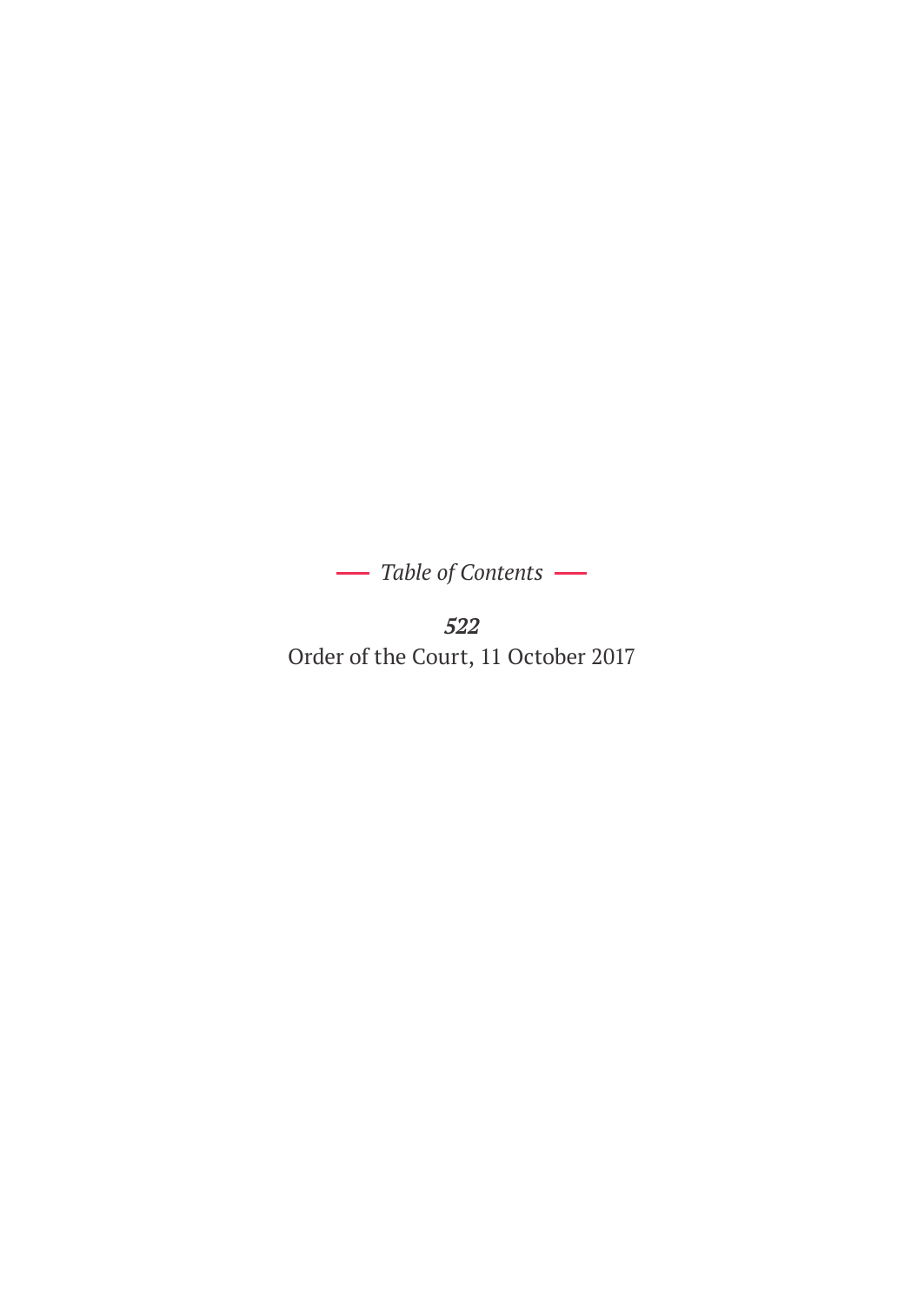# **Summary of the Order**

- 1 It follows from Article 69(b) RoP that recoverable costs are limited, first, to those incurred for the purpose of the proceedings before the Court and, second, to those which are necessary for that purpose. Evidence for payment need not be presented in order to establish that the costs have actually been incurred. Further, costs covered by a third party are recoverable if they were essential for the proceedings and necessarily incurred by the applicants for that purpose. With respect to the means of evidence for the costs, the only requirement in this regard is that evidence presented must substantiate the claims made by the applicant and be sufficiently precise and detailed so as to enable assessment by the Court. The submission by the applicant of a number of invoices relating to the legal costs billed to them and the provision of a breakdown of the hours worked is, in principle, sufficient to substantiate the claims made and lacks neither such an appropriate level of detail nor such a level of precision which would prevent the Court from carrying out its assessment.
- 2 The mere fact that one of the invoices presented concerns two cases, which overlap in time, cannot lead to the rejection of the evidence provided.
- 3 The Court does not, when ruling on an application for the taxation of costs, tax the amount the party entitled to recovery actually paid. It determines only the amount up to which this party may recover costs, having regard to, in particular, the nature and complexity of the principal action. The ability to assess the value of the work carried out is, nevertheless, dependent on the accuracy of the information provided. It is, in particular, not for the Court to search for and identify among the documents those that could make up for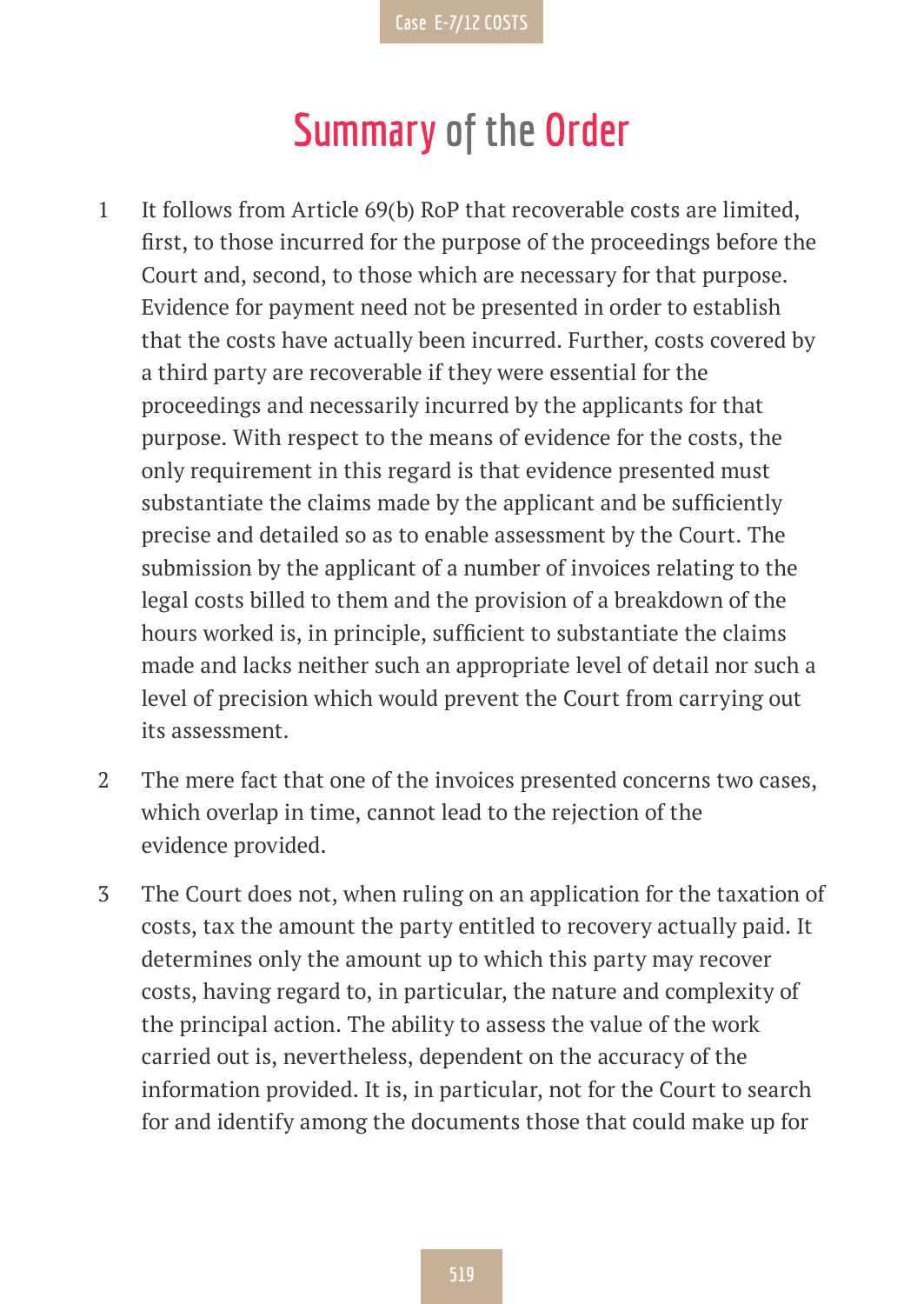the lack of precise information and detailed explanations in the application itself.

- 4 When taxing the recoverable costs, it is settled case law that the Court must, in the absence of EEA provisions laying down fee-scales, make an unfettered assessment of the facts of the case, taking into account the purpose and nature of the proceedings; their significance from the point of view of EEA law as well as the difficulties presented by the case; the amount of work generated by the proceedings for the agents and advisers involved; and the financial interests which the parties had in the proceedings.
- 5 The Court notes that in cases where parties seek access to documents, their financial interest in the proceedings is unlikely to be a determinative factor in the Court's assessment as the value of the information contained within the relevant document is both uncertain and unknown. Nevertheless, *DB Schenker II* concerned an application for failure to act on a request and an application for non-contractual damages. With regard to the non-contractual liability for the legal fees incurred before the EFTA Surveillance Authority, DB Schenker had a certain economic interest, in the sense that a successful application might have resulted in the award of damages to the applicants.
- 6 The Court must base its assessment strictly on what can be considered as objectively necessary for the purpose of the proceedings before the Court, while having particular regard to the complexity of the case as a whole and the scope of each individual stage of the proceedings. In this regard, the Court notes that the main proceedings generated a significant amount of work for the applicants' counsel. Nevertheless, where the lawyer has already assisted the party during the proceedings or procedures prior to the relevant action, it is necessary to have regard to the fact that he is aware of matters relevant to the action. This is likely to have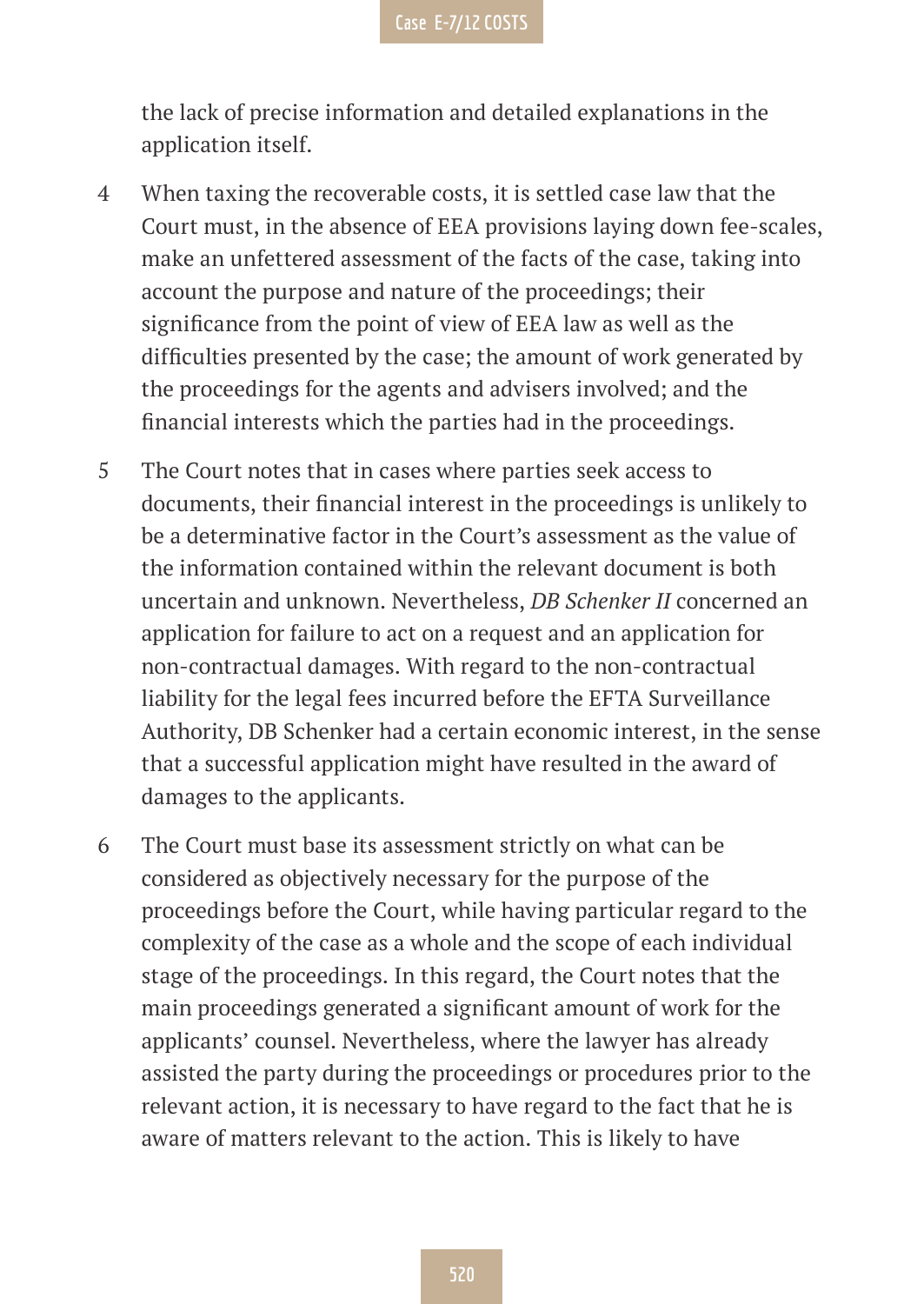facilitated his work and reduced the preparation time required for the judicial proceedings.

7 It follows from Article 70(1) RoP that default interest may be granted for the period between the date of notification of the order of taxation of costs and the date of actual recovery of the costs. The Court must, in the absence of EEA law provisions laying down interest rates, make an unfettered assessment to determine a reasonable and proportionate default interest rate. The Court thus finds that default interest shall be due on the amount fixed by the Court in the present order from the date of notification of the order until the date of payment. The applicable interest rate shall be calculated on the basis of the interest rate applied by the European Central Bank to its principal refinancing operations in force on the first calendar day of the month in which payment is due, increased by three and a half percentage points.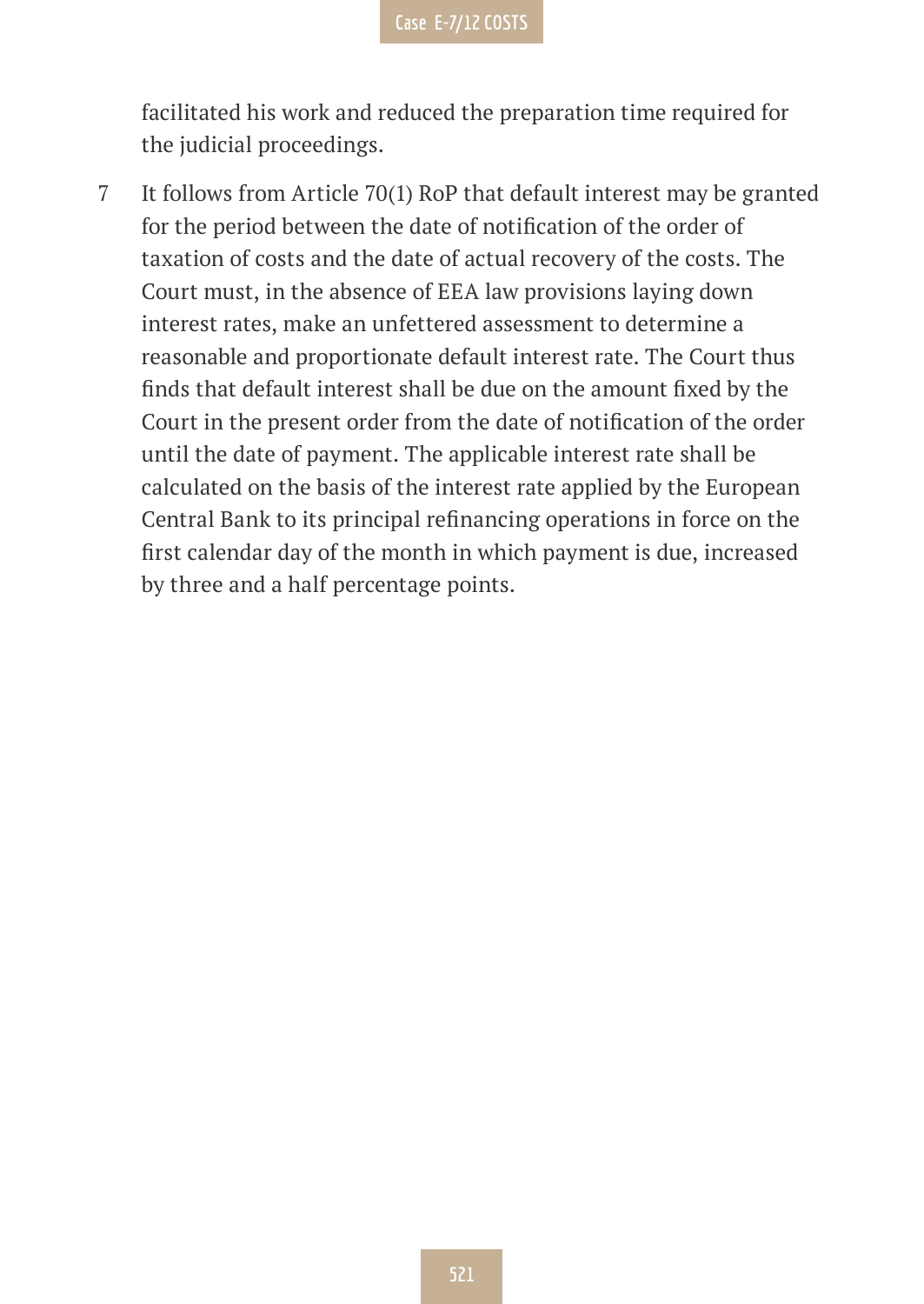**Case E-7/12 COSTS**

# **Order of the Court**

#### **11 October 2017**

*(Taxation of costs – Recoverable costs – Default Interest)*

In Case E-7/12 COSTS,

**Schenker North AB**, established in Gothenburg (Sweden),

**Schenker Privpak AB**, established in Borås (Sweden),

**Schenker Privpak AS**, established in Oslo (Norway),

represented by Jon Midthjell, advokat,

*— applicants,*

 $=$ **V** $=$ 

**EFTA Surveillance Authority** represented by Clémence Perrin and Marlene Lie Hakkebo, members of its Department of Legal and Executive Affairs, acting as Agents,

*— defendant,*

APPLICATION for the taxation of costs awarded by the Court in its judgment of 9 July 2013 in Case E-7/12 *Schenker North and Others* v *ESA* [2013] EFTA Ct. Rep. 356,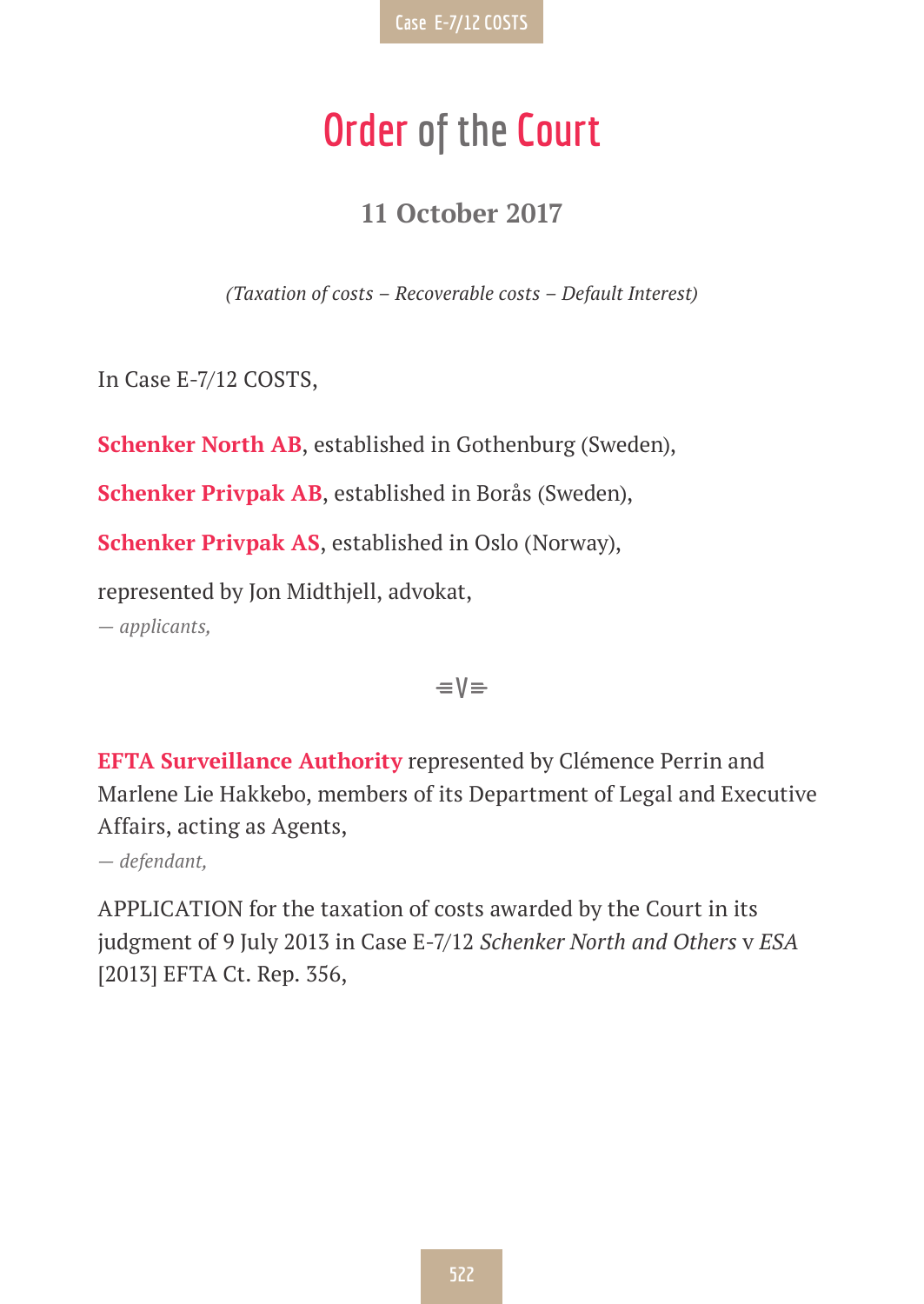# **The Court**

*composed of:* Carl Baudenbacher, President and Judge-Rapporteur, Per Christiansen and Ása Ólafsdóttir (ad hoc), Judges,

*Registrar:* Gunnar Selvik,

makes the following

### **Order**

#### **I FACTS, PROCEDURE AND FORMS OF ORDER SOUGHT**

- 1 By application lodged at the Court on 9 July 2012, Schenker North AB, Schenker Privpak AB and Schenker Privpak AS ("the applicants" or collectively "DB Schenker") brought an action under the third paragraph of Article 37 and the second paragraph of Article 46 of the Agreement between the EFTA States on the Establishment of a Surveillance Authority and a Court of Justice ("SCA"). The applicants sought a declaration that the EFTA Surveillance Authority ("ESA") had failed to act on a request, submitted on 3 August 2010, for public access to documents in ESA Case No 34250, and that ESA be held liable to pay damages for losses incurred by its failure to take a timely decision and otherwise handle the request in a lawful manner.
- 2 By judgment of 9 July 2013 in Case E-7/12 *DB Schenker* v *ESA* [2013] EFTA Ct. Rep. 356 ("*DB Schenker II*"), the Court found that there was no need to adjudicate on whether ESA had failed to act in relation to remaining documents in Case No 34250 and dismissed the claims for non-contractual liability of ESA. The Court nevertheless awarded the applicants the costs incurred in relation to the claim alleging a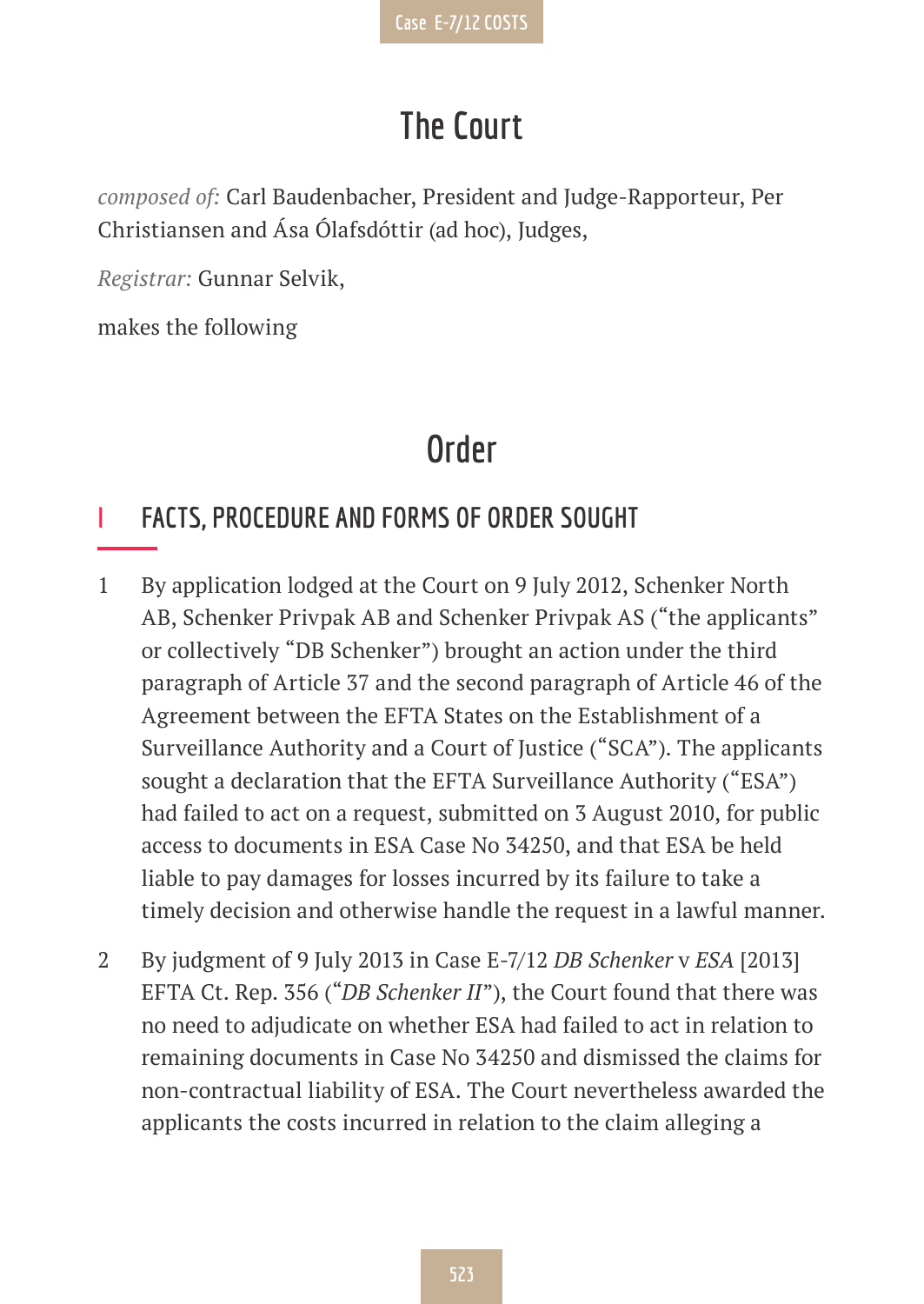failure to act, and half of the costs incurred in relation to the claim for non-contractual liability.

- 3 By a letter dated 3 November 2015, DB Schenker served on ESA its cost claim of EUR 124 978, requesting payment by 25 November 2015.
- 4 On 9 November 2015, ESA sent a letter to Deutsche Bahn AG, seeking clarification on certain bills, submitted by DB Schenker, but originally addressed to Deutsche Bahn AG. The letter inquired in particular whether DB Schenker's legal counsel, Jon Midthjell, was instructed by Deutsche Bahn AG.
- 5 By a letter of 10 November 2015, Deutsche Bahn AG informed ESA that it had been, and still was, represented by Jon Midthjell in the matters addressed in the letter of 9 November 2015. Accordingly, the correspondence relative to these matters ought to be directed to counsel.
- 6 On 17 November 2015, ESA addressed the bills submitted by DB Schenker in another letter to Deutsche Bahn AG. Deutsche Bahn AG replied by letter dated 18 November 2015, maintaining that it was in a position to verify any documents submitted in accordance with the relevant jurisprudence in this regard.
- 7 By letter of 25 November 2015, ESA replied to the initial cost claim and stated that it acknowledged that it was to bear the applicants' costs. ESA informed DB Schenker, that it had ordered payment of EUR 1 996 to cover the part of the cost claim which corresponds to the shipping (EUR 1 262) and travel costs (EUR 734). However, as for the remainder, ESA considered the claim to be excessive in light of what the Court had previously considered necessary in other cases on the taxation of costs. ESA also considered the information submitted as lacking specification. Accordingly, ESA requested clarification and justification of the cost claim. ESA requested DB Schenker to provide any such documentation by 14 December 2015.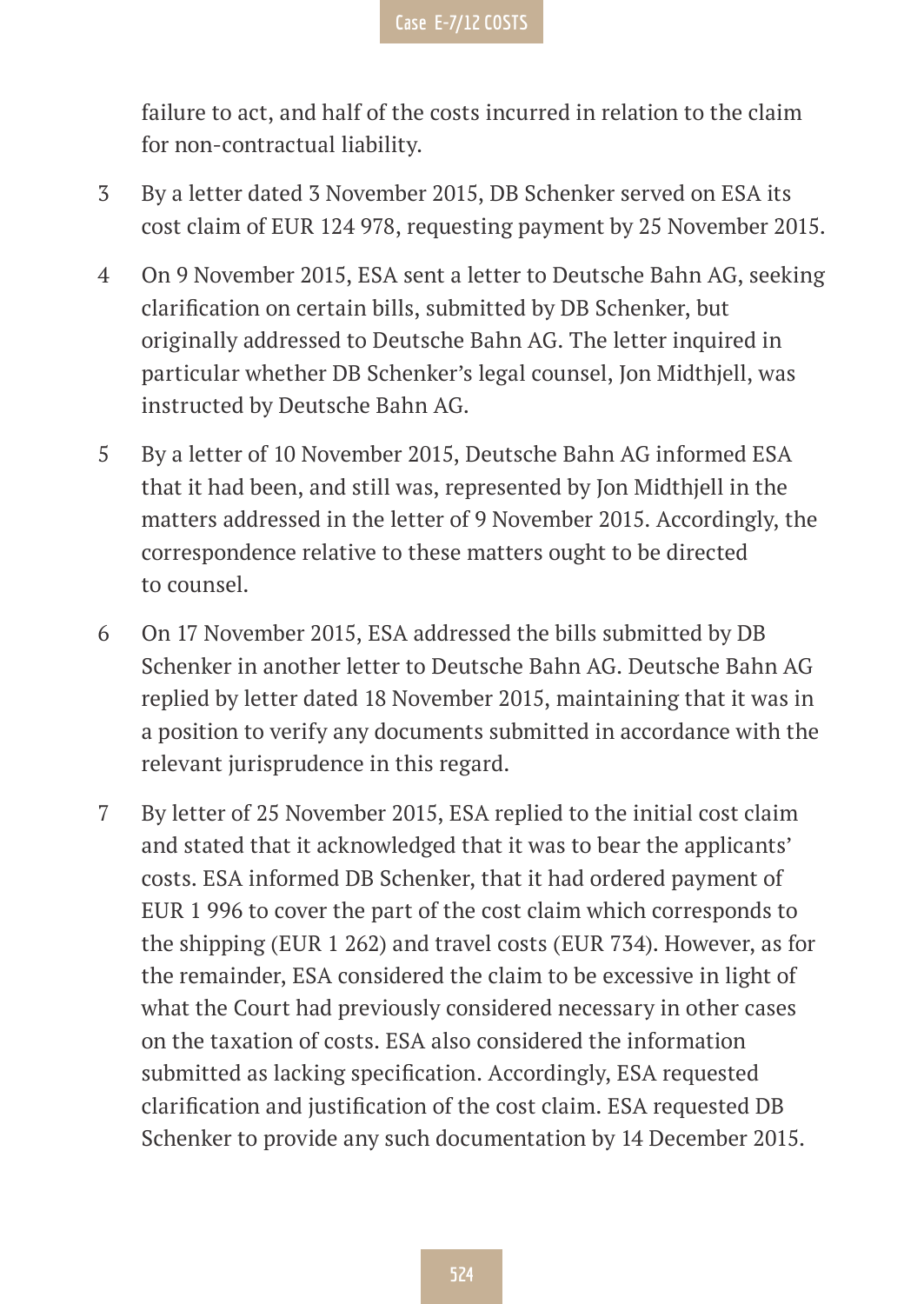- 8 On 27 November 2015, DB Schenker requested full payment of its costs no later than 10 December 2015.
- 9 By a letter dated 10 December 2015, ESA proposed to pay a sum of EUR 25 680 (representing 60 billable hours at the rate of EUR 428) to settle the dispute.
- 10 DB Schenker replied by a letter dated 18 December 2015, requesting ESA to either pay the claim in full or pay the uncontested part while also disclosing the number of hours ESA's agents worked on the same case by comparison.
- 11 By a letter dated 18 January 2016, ESA repeated that it was not satisfied, "on the basis of the documentation submitted to date", that the costs in question had been incurred. ESA re-opened its offer for settlement made in its letter of 10 December 2015.
- 12 By a letter dated 22 January 2016, DB Schenker repeated its cost claim, which, after ESA's payment of EUR 1 996, amounted to a remaining balance of EUR 122 982.
- 13 On 15 February 2016, ESA sent a letter to DB Schenker stating that its settlement offer had now expired and that it saw "no basis for payment or further discussions on this matter".
- 14 In a letter dated 22 March 2016, DB Schenker once more requested payment of EUR 122 982, with a deadline of 22 April 2016.
- 15 In a letter of 11 April 2016, ESA replied that it continued to consider the information and documentation provided did not substantiate the remaining cost claim.
- 16 By an application lodged on 7 December 2016, registered at the Court on the same day, DB Schenker brought an action under Article 34 of the Statute of the Court and Article 70(1) of the Rules of Procedure ("RoP") for taxation of the costs awarded by the Court in the *DB Schenker II* judgment. DB Schenker requests that: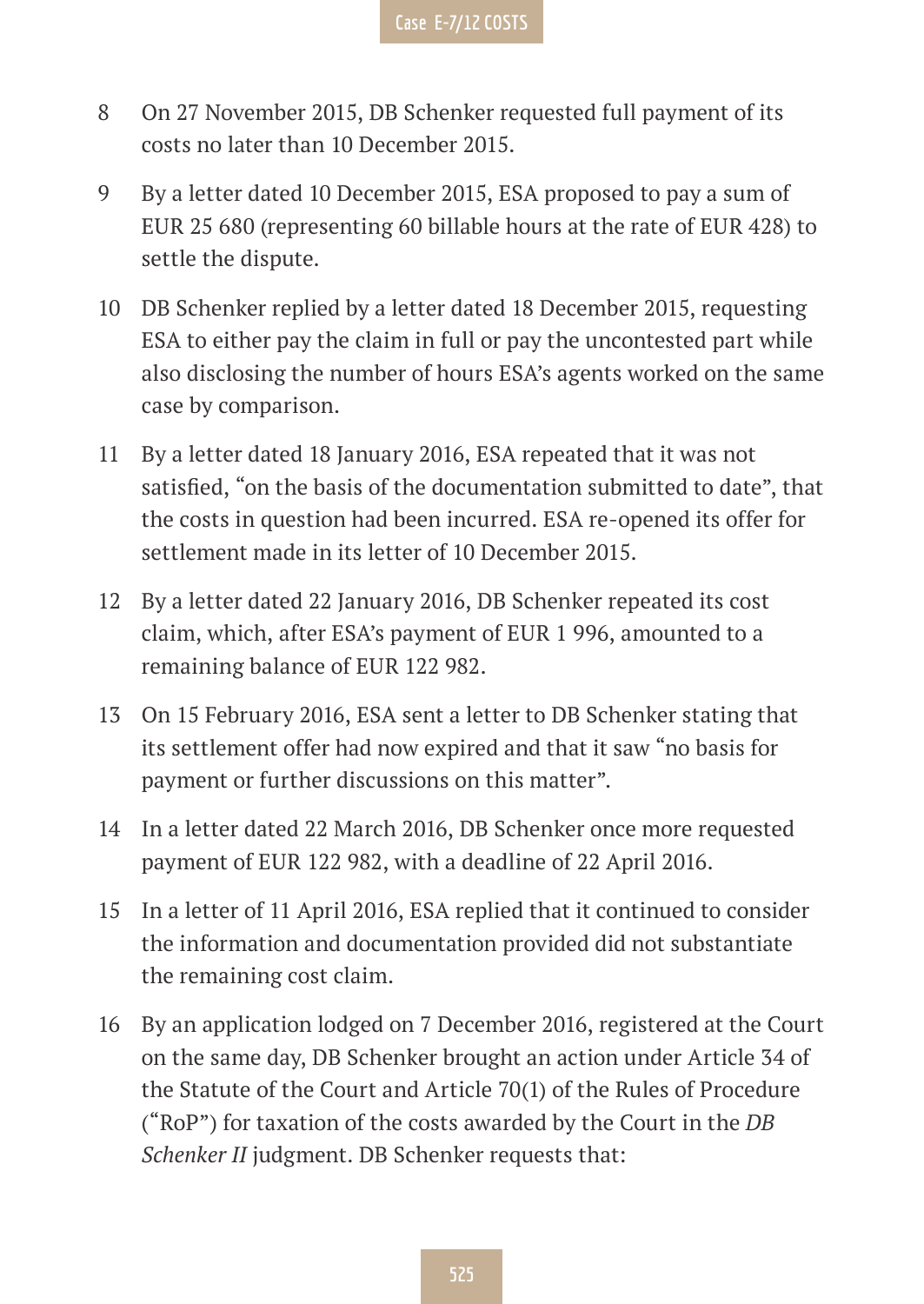- *1. The total amount of the remaining costs to be paid by the EFTA Surveillance Authority to Schenker North AB, Schenker Privak AB and Schenker Privak AS, is fixed at EUR 125 657.*
- *2. The amount shall bear interest for late payment from the date on which the present order is served on the parties until the date of actual payment. The rate of interest to be applied shall be calculated on the basis of the operations in force on the first calendar day of the month in which the deadline falls, increased by three and a half percentage points.*
- 17 After having been granted an extension of the time limit to submit observations on the application, ESA submitted its observations on 19 January 2017, registered at the Court on the same day. ESA requests the Court to:
	- *1. Hold that the claimed lawyers' fees cannot be considered to be fees incurred in the course of proceedings in the sense of Article 69(b) of the Court's Rules of Procedure, and that consequently no further costs are payable;*
	- *2. In any event, dismiss the claim as it is supported by invoices addressed to Deutsche Bahn AG (Germany).*
- 18 In the alternative, if the Court were to consider the evidence provided as sufficient, ESA requests the Court to:
	- *3. Set the costs at a value to be determined by the Court but in any event not more than EUR 14 911 for Case E-7/12.*
- 19 In any event ESA requests the Court to:
	- *4. Order the Applicants to pay ESA's costs in the present application.*
- 20 On 19 June 2017, the Court prescribed measures of organization of procedure pursuant to Article 49(1) and Article 49(3)(c) RoP. The Court requested the following from DB Schenker by 3 July 2017: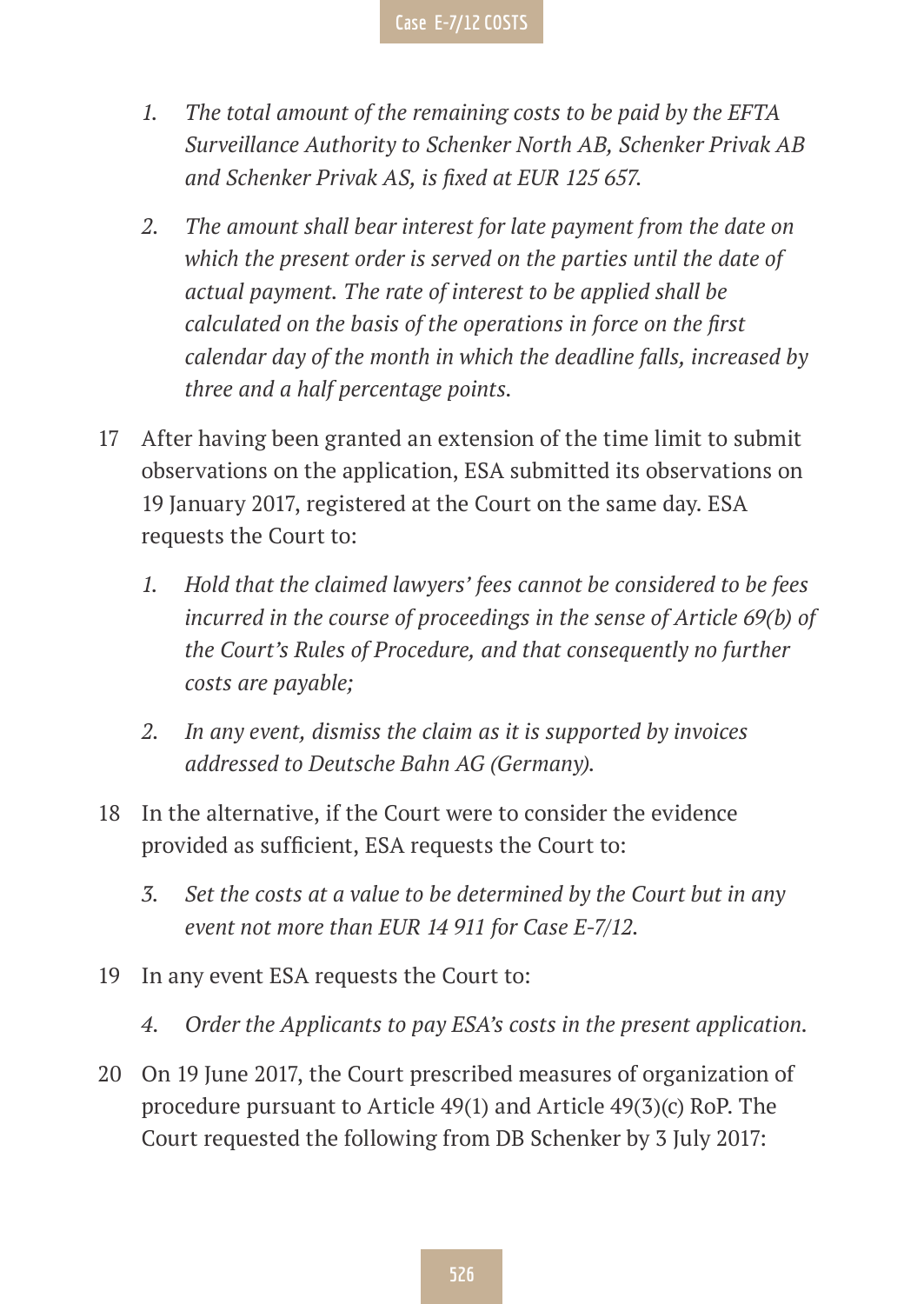- *– DB Schenker is requested to furnish the Court with a supplementary break down of all costs invoiced by counsel in relation to the present case.*
- *– As regards, in particular, invoice No 61338 of 26 October 2012 (Annex A.1) to Deutsche Bahn AG: To what extent do the legal fees invoiced relate to Case E-14/11, or E-7/12, or any other matter?*
- 21 DB Schenker submitted its response on 3 July 2017.

#### **II LAW AND ASSESSMENT OF THE CASE**

#### **ARGUMENTS OF THE PARTIES**

#### **DB SCHENKER**

- 22 DB Schenker submits that the parties are in disagreement over the amount of costs that are recoverable pursuant to Article 69(b) RoP. According to case law, recoverable costs are limited, first, to those incurred for the purpose of the proceedings before the Court and, second, to those which are necessary for that purpose. DB Schenker contends that the costs in the present case meet those criteria.
- 23 DB Schenker submits, first, that *DB Schenker II* raised novel and complex legal issues, as it was the first combined passivity and damages action to come before the Court under Article 37 and the second paragraph of Article 46 SCA. Second, DB Schenker had a significant financial interest in the case as it was pursuing a claim for damages of NOK 460 million against Posten Norge AS before the national courts. Third, the proceedings generated a significant amount of work, which is illustrated by the sheer volume of pleadings, evidence and court documents which led up to an extensive judgment.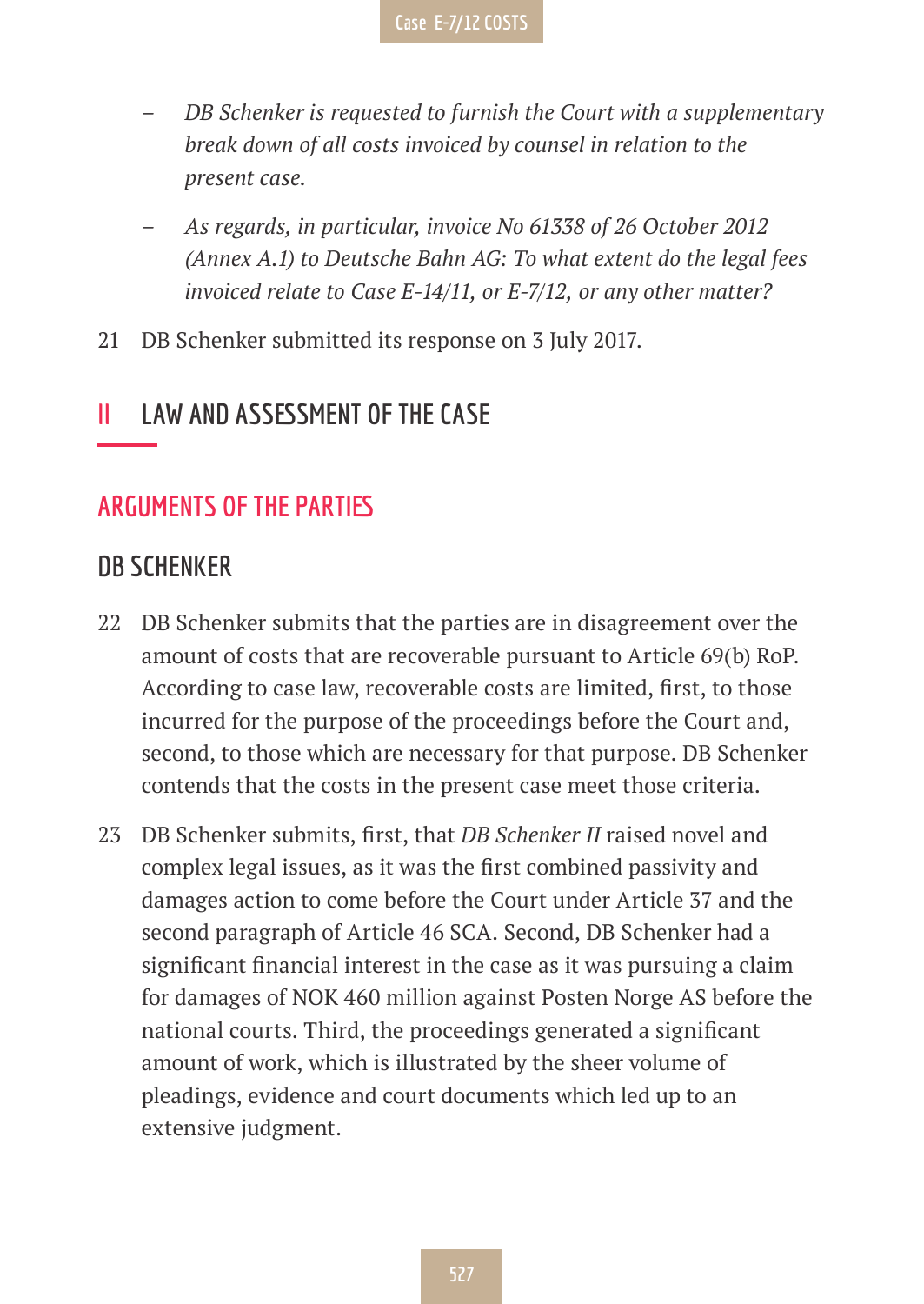- 24 With regard to the preparation of the application, DB Schenker argues that the combined application for failure to act and noncontractual liability was the first of its kind to be lodged with the Court, hence requiring both comprehensive factual clarifications and articulation of a legal basis. There was an uncertainty surrounding the legal status of ESA's Rules on Access to Documents ("RAD") at the time, especially due to the differences between these rules and Regulation (EC) No 1049/2001 of the European Parliament and of the Council of 30 May 2001 regarding public access to European Parliament, Council and Commission documents (OJ 2001 L 145, p. 43). The combined application had a length of 66 pages, exceeding normal page limitations, which is allowed only in complex cases. In light of this, DB Schenker claims 78.25 hours of legal assistance for the preparation of the application on the issue of failure to act and 17.25 hours of preparation on the issue of non-contractual liability.
- 25 With regard to the assessment of the defence, DB Schenker notes that the defence submitted by ESA was 42 pages long. ESA therein referred to arguments made in Case E-14/11 *Schenker North and Others* v *ESA* [2012] EFTA Ct. Rep. 1178 ("*DB Schenker I*"), but also included new arguments based on the judgments of the Court of Justice of the European Union ("ECJ") in *Commission* v *Éditions Odile Jacob*, C-404/10 P, EU:C:2012:393 and *Commission* v *Agrofert Holding*, C-477/10 P, EU:C:2012:394). The ECJ's judgments were only rendered after the oral hearing in *DB Schenker I* took place. Furthermore, ESA argued that the RAD were not part of EEA law, and hence not subject to homogeneous interpretation with EU law. In addition, various issues of admissibility and procedure were raised, which required legal assistance. DB Schenker thus claims costs for 24.5 hours of work in relation to the application for failure to act, and for 6.5 hours of work in relation to the application for non-contractual liability.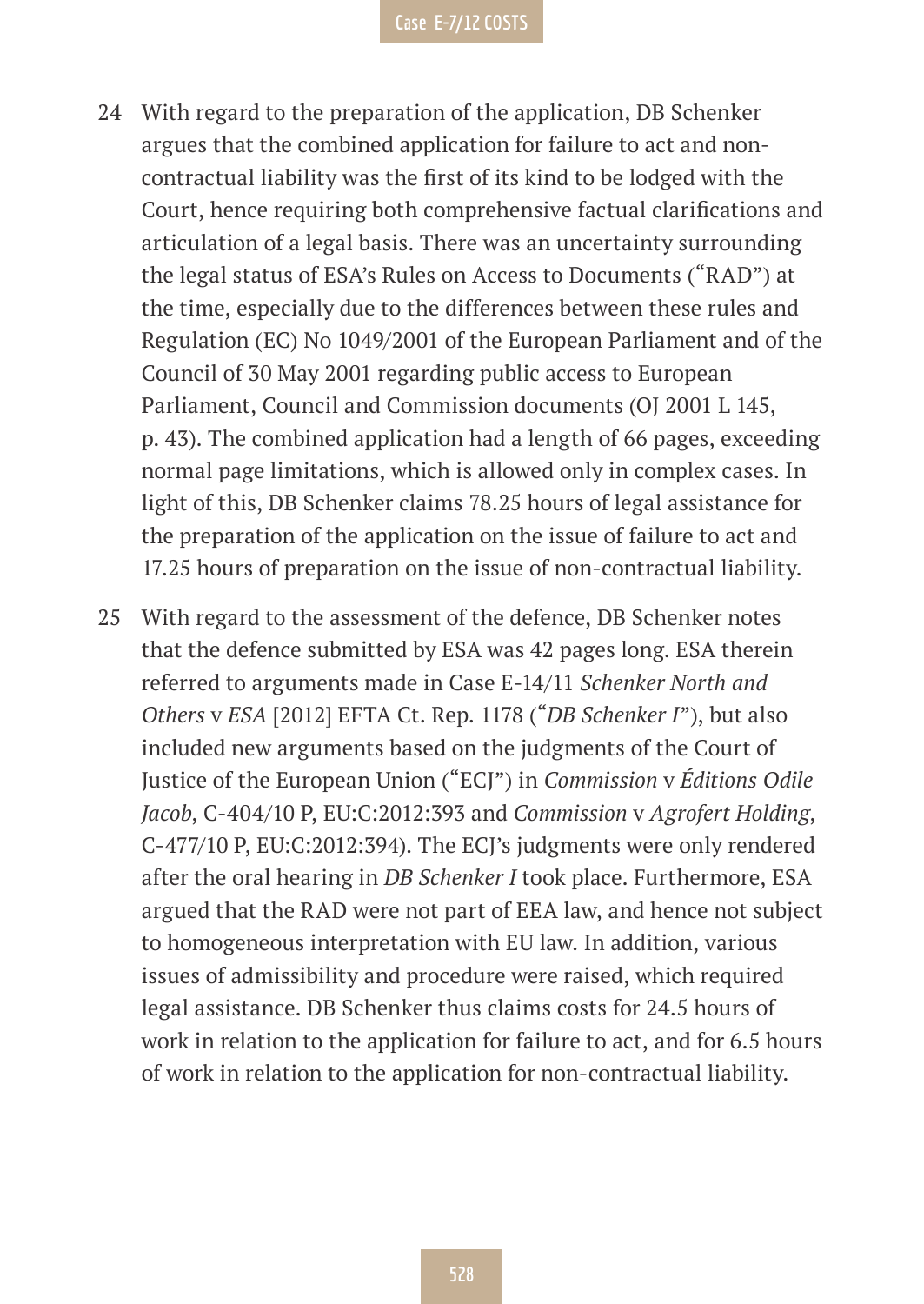- 26 Moreover, DB Schenker submitted a request to stay the proceedings under Article 79(a) RoP until the Court had rendered its judgment in *DB Schenker I* in order to limit the scope of the conflict. As a judgment in *DB Schenker I* was imminent, the Court refused the request to stay the proceedings. However, it found that DB Schenker needed time to analyse the effects of the judgment in *DB Schenker I* on the principal action. DB Schenker claims costs for 2.5 hours of legal assistance for this part of the case.
- 27 With regard to the application from Posten Norge AS for leave to intervene, DB Schenker submits that it filed a comprehensive response to the request. Ultimately, the application for leave to intervene was rejected as inadmissible. DB Schenker claims 11.5 hours of legal assistance for this part of the case.
- 28 With respect to its reply to the defence, DB Schenker submits that ESA's defence included numerous procedural, factual and legal issues with regard to all constitutive elements of the application. Clarifications were needed since, in the applicants' view, ESA distorted its pleas, especially with regard to the argument concerning the differences between the RAD and Regulation (EC) No 1049/2001. The complexity entailed by the reply was reflected in the fact that the Court granted DB Schenker a two weeks' extension to prepare the reply. DB Schenker thus claims 38.5 hours of legal assistance in relation to the application for failure to act, and 9 hours of legal assistance in relation to the application for non-contractual liability.
- 29 In addition, DB Schenker filed an application for measures of organization of procedure to compel the defendant to disclose certain documents in its possession. This was necessary to contest the position of the defendant. DB Schenker claims 10.5 hours of legal assistance for this part of the case.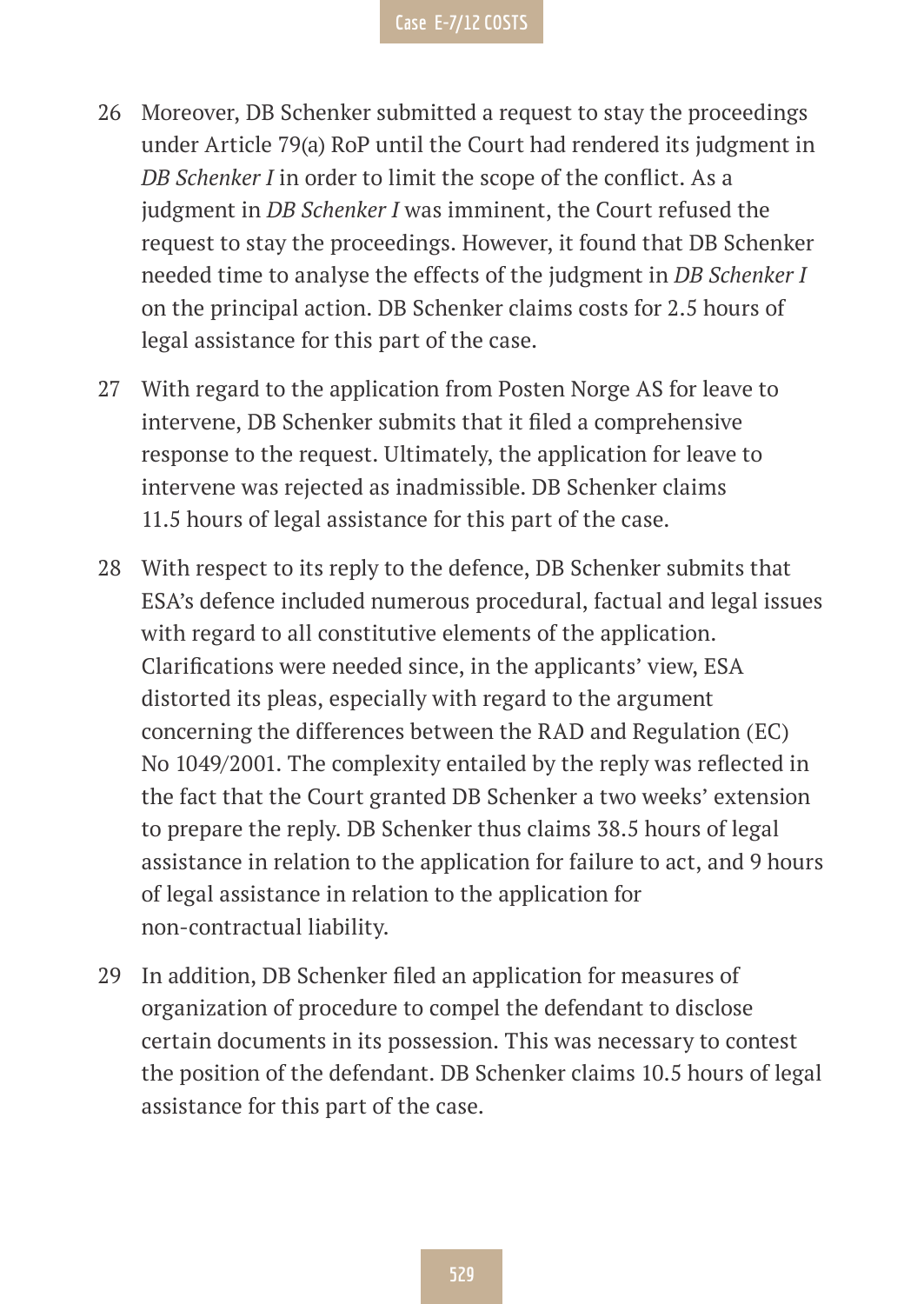- 30 With regard to the rejoinder submitted by ESA, DB Schenker submits that a number of contentious factual and legal issues necessitated further work. DB Schenker claims costs for 15 hours of work in relation to the application for failure to act and 4.25 hours of work in relation to the application for non-contractual liability.
- 31 At the end of the written procedure, the Court invited the parties to review the Report for the Hearing and propose corrections or amendments. DB Schenker reviewed the report and submitted proposals for corrections and amendments; hence, it claims costs for 12.25 hours of work in relation to the application for failure to act and 2.25 hours of work in relation to the application for non-contractual liability.
- 32 DB Schenker argues that extensive preparation for the hearing was needed for the opening and closing statements, as well as for rebuttals and questions and answers on all issues involved. DB Schenker thus claims 34.25 hours of legal assistance in relation to the application for failure to act and 9.25 hours of legal assistance in relation to the application for non-contractual liability.
- 33 DB Schenker was represented at the hearing by its counsel. This required counsel to spend one working day in Luxembourg, away from the office. Accordingly, DB Schenker claims 8 hours of legal assistance for this part of the case.
- 34 Finally, the applicants claim costs for 6.25 hours of legal assistance for the preparation of the application for the present taxation of costs.
- 35 DB Schenker submits, that it has already deducted half of the hours of legal assistance necessary for the application for non-contractual liability in accordance with the judgment in *DB Schenker II*. The deducted amount consists of 48.75 hours of legal assistance.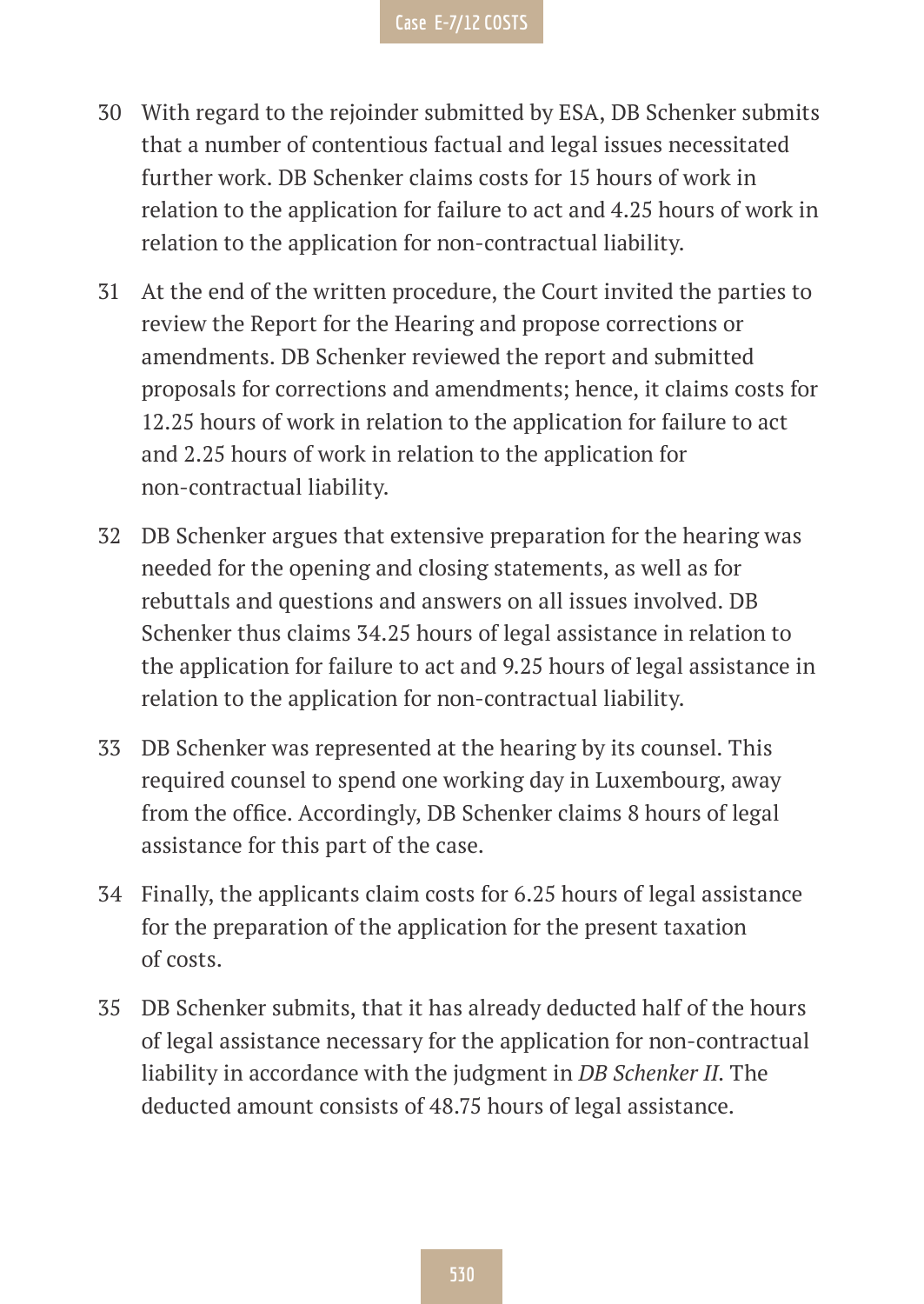- 36 Consequently, DB Schenker claims that the recoverable hours of legal assistance amount, in total, to 290 hours. Of this amount 38.75 hours of legal assistance are claimed for both parts of the application of the principal action, 202.5 hours in relation to the application for failure to act and 48.75 in relation to the application for non-contractual liability.
- 37 On the hourly rate, DB Schenker submits that it was represented by a single counsel at an average hourly rate of EUR 428. This rate does not include Norwegian VAT and the applicants' claim does not extend to VAT.
- 38 On the basis of the above, DB Schenker claims in total EUR 124 120 in legal costs (290 hours at a rate of EUR 428), EUR 2 799 in shipping and copying costs, as well as EUR 734 for expenses for travel, accommodation and subsistence in the context of the oral hearing. This adds up to EUR 127 653.
- 39 DB Schenker acknowledges that ESA has already reimbursed its claims relating to travel and shipping costs, by transferring the amount of EUR 1 996, before the present proceedings were lodged. This amount has, as a consequence, been subtracted from the total claim.
- 40 Thus, according to DB Schenker, the present cost claim amounts to EUR 125 657.
- 41 Finally, DB Schenker requests that the defendant be ordered to pay default interest from the date on which the order is served until the date of actual payment.
- 42 In response to the measures of organization of procedure prescribed by the Court, DB Schenker maintains that its legal costs in *DB Schenker II* amounted to NOK 1 116 475 which corresponds to 350.75 hours of work. The legal costs claimed in the present proceedings – excluding the 6.25 hours on the application for taxation of costs –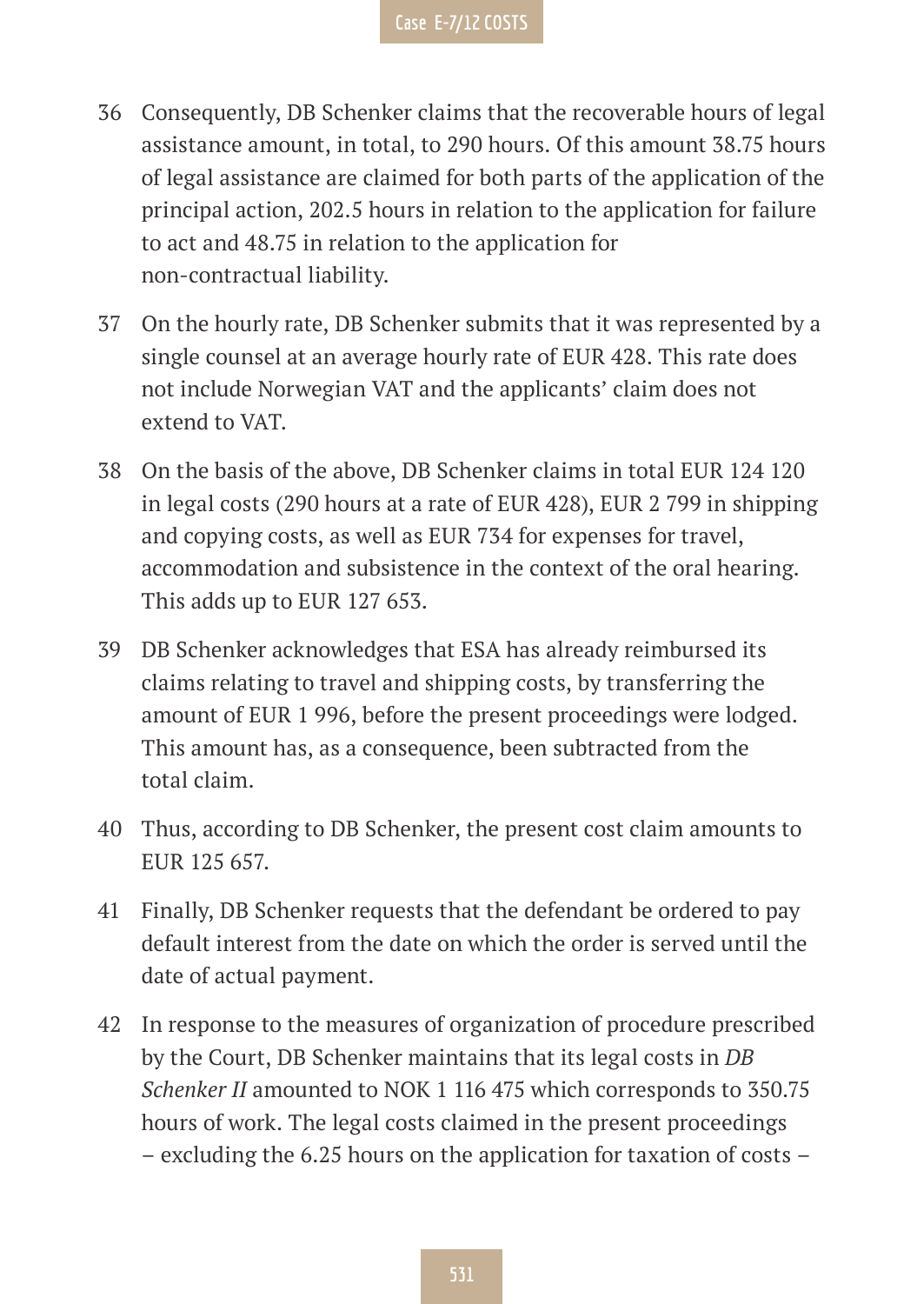correspond to EUR 121 445 or approximately NOK 901 389 at the material time. This represents 302 hours of work. A breakdown of that work has been set out in the application. The difference concerns 48.75 hours of work that were excluded in accordance with the judgment in *DB Schenker II*.

- 43 For the sake of completeness, DB Schenker further submits that some internal deliberations were included in the bills. Some of these internal deliberations concerned another case which was pending before the Court and where no costs were awarded to DB Schenker, namely Case E-8/12 *Schenker North and Others* v *ESA*, [2014] EFTA Ct. Rep 148. A copy of these invoices have nevertheless been attached to DB Schenker's response to the Court's measure of organisation of procedure. In this context, DB Schenker adds that the legal costs in Case E-8/12 amounted to NOK 1 494 000 or approximately EUR 191 342 at the time. In retrospect, it has proven difficult to separate which parts of internal deliberations were spent discussing which of the two cases. However, DB Schenker estimates that the internal deliberations in *DB Schenker II* amounted to 40 hours of work.
- 44 As regards, in particular, invoice No 61338 of 26 October 2012, DB Schenker states that this invoice relates merely in part to *DB Schenker I*, and only to the extent DB Schenker's counsel carried out work in relation to the application to reopen the oral procedure. This part corresponds to 18.5 hours of legal work, which have already been deducted by DB Schenker in its initial cost claim.

#### **ESA**

45 ESA submits that recoverable costs are limited, first, to those incurred for the purpose of the proceedings before the Court and, second, to those which are necessary for that purpose.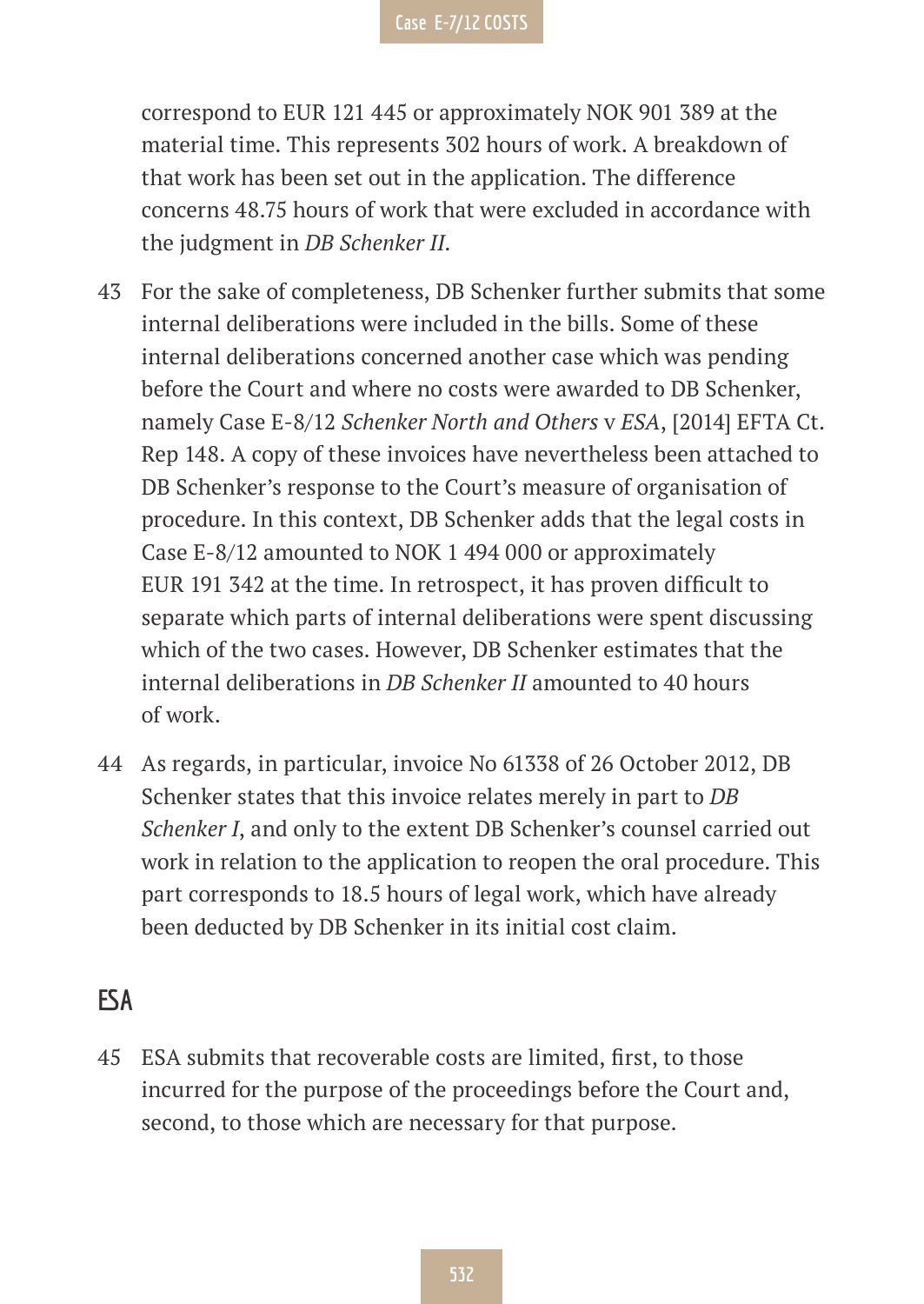- 46 ESA submits that DB Schenker has not provided sufficient evidence to substantiate the cost claim. The costs claimed by DB Schenker cannot be considered costs incurred within the meaning of Article 69(b) RoP. The documentation of the legal fees demonstrates neither the amount of legal work related to the principal action nor does it bear a connection to the hours worked by the counsel. The amount of the invoices does not match the amount claimed in the present case (reference is made to the orders in *Lagardère* v *Éditions Odile Jacob*, C-404/10 P-DEP, EU:C:2013:808; *Comunidad autónoma de La Rioja* v *Diputación Foral de Vizcaya and Others,* C465/09 PDEP to C-470/09 P-DEP, EU:C:2013:112; and *Le Levant 015 and Others* v *Commission*, T-34/02 DEP, EU:T:2010:559).
- 47 Two of the invoices submitted by DB Schenker (Invoices No 61338 and No 61369, Annex 3 of Annex A.1) are, moreover, addressed to Deutsche Bahn AG, the parent company of the applicants. If invoices have been paid by a third party, there is a need for the payments to be traceable. No evidence establishing a link between these invoices and payment has been submitted. Moreover, Deutsche Bahn AG was neither a party to the principal action nor is it a party to the present proceedings (reference is made to the order in *Le Levant 015 and Others* v *Commission*, cited above).
- 48 ESA submits that the breakdown of hours in the cost claim was not substantiated by any other evidence. It also seems that this breakdown of hours was not made contemporaneously as a part of the billing of the applicants, but *ex post facto* in conjunction with the claims for costs. This is an assertion, not proof, that the costs were incurred.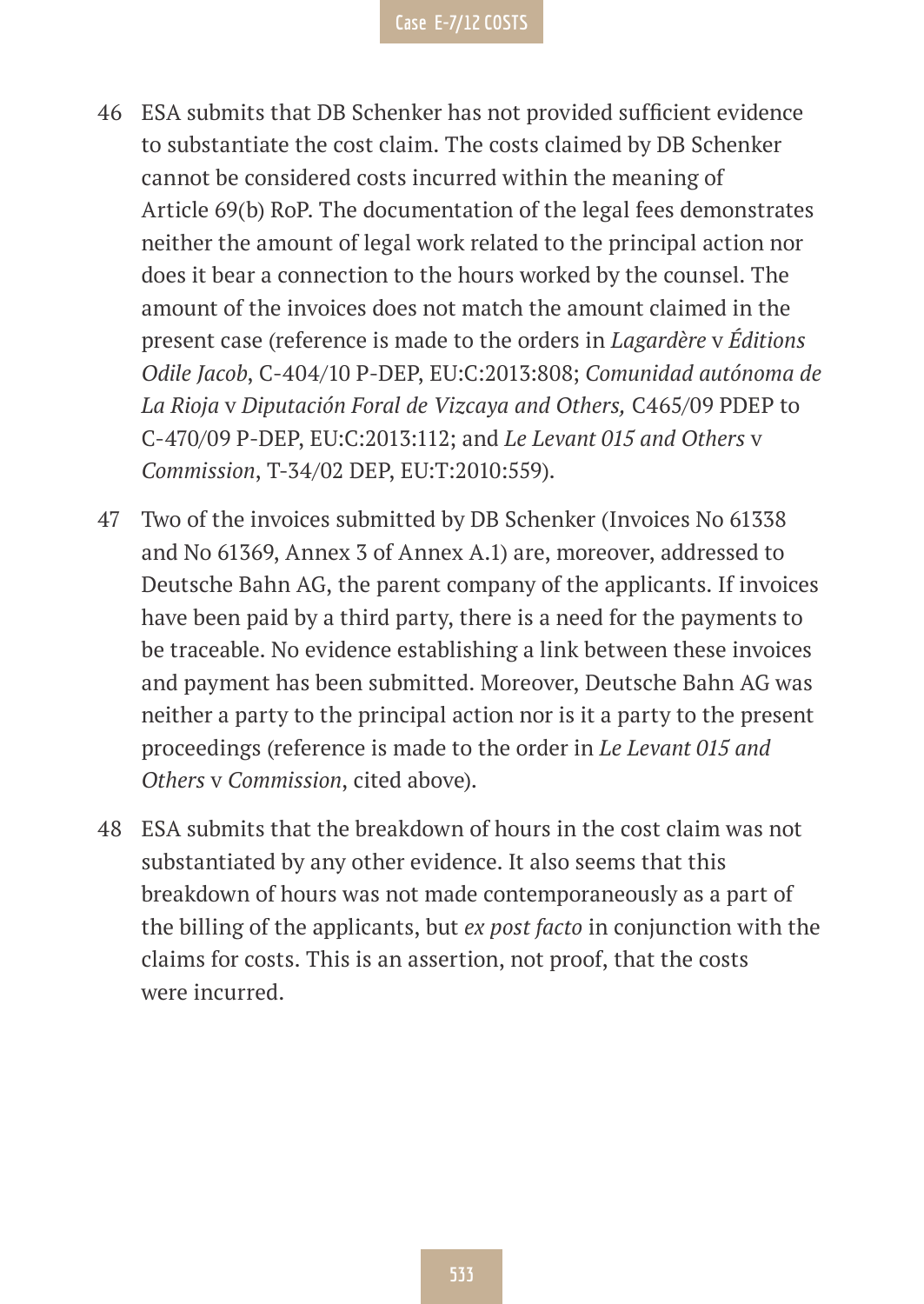- 49 Moreover, ESA adds that the total costs claimed are unclear, since, in its view, it is almost impossible to match the amount of the invoices with the amounts claimed. It cannot be excluded that parts of the costs claimed in the present case have also been claimed in *DB Schenker I*. ESA has repeatedly sought clarifications from the applicants, regarding the basis and methods for calculating the costs. ESA submits it is for the applicants to clarify the basis for all costs and not a matter for the Court to decide.
- 50 In addition, ESA asserts that the calculation of the exchange rates from NOK to EUR is not sufficiently precise. The exchange rate was calculated on the basis of average monthly rates for the months when the applicants claimed that the legal work took place, whereas ESA contends that such conversion rates should have been set out in relation to the billing dates. A precise numerical value for this conversion should also have been presented.
- 51 ESA furthermore argues that some of the costs claimed were attributable to the legal counsel, rather than to the applicants. The counsel will bill his clients for these costs. The fact that invoices were sent from the counsel to Deutsche Bahn AG indicates that he had already been reimbursed for the expenses by Deutsche Bahn AG, and hence that these costs should not be paid by ESA.
- 52 In the event the Court were to find that DB Schenker provided sufficient evidence for the costs incurred, ESA submits that the claimed costs are, in any event, grossly inflated. In this regard, ESA contests both the hourly rate and the number of hours claimed.
- 53 With regard to the purpose and nature of the proceedings, ESA observes that the applicants brought two pleas in the principal action, neither of which was successful since the Court held that there was no need to adjudicate on the first plea and the remainder of the application was dismissed. The legal questions addressed in the principal action did not raise novel and complex issues. The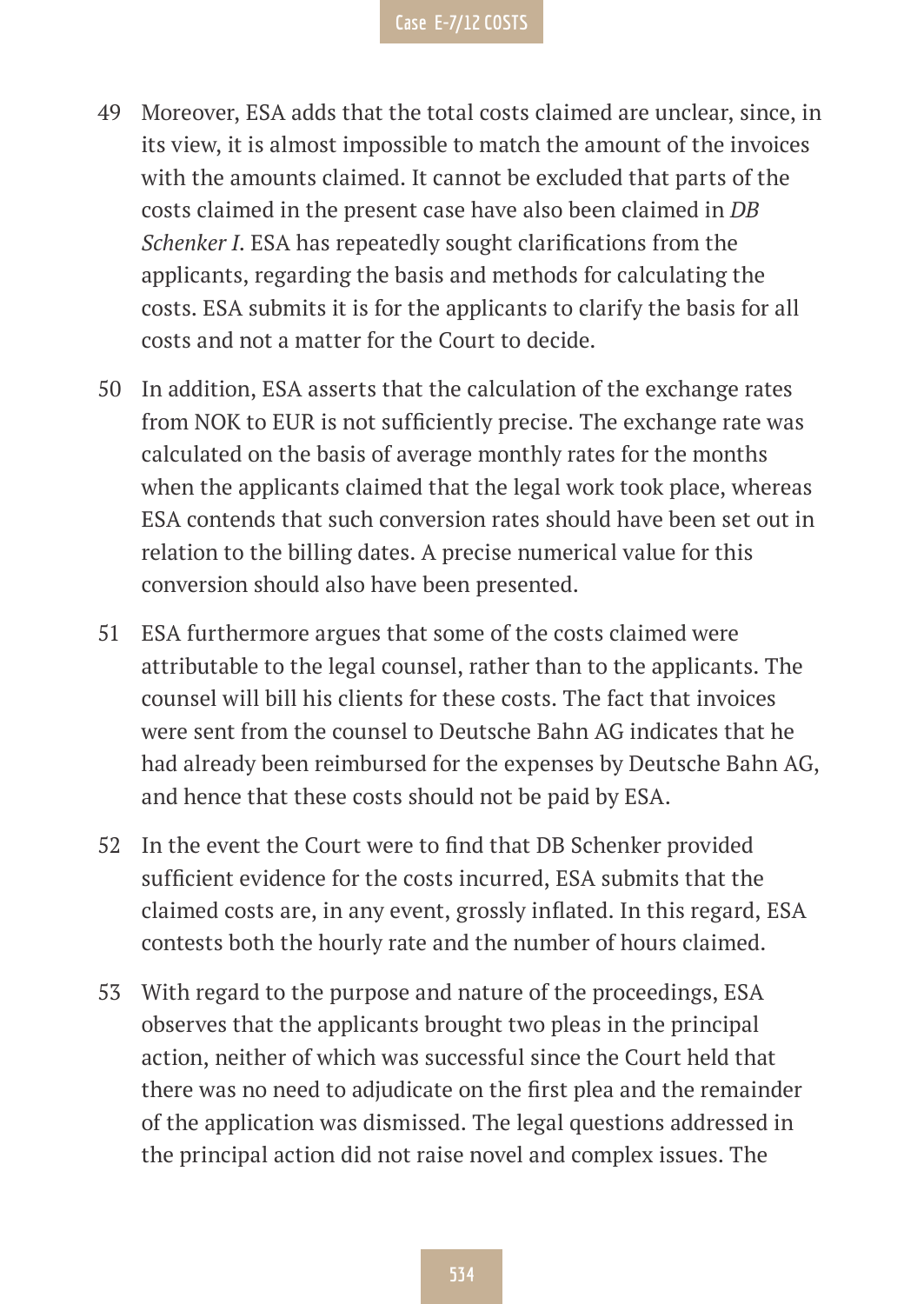simple fact that the application grouped an action for failure to act and one for non-contractual liability does not make it significant, as both types of action had already been adjudicated upon by the Court in previous cases. Furthermore, access to document cases are of no economic interest as such for those who seek public access. The amount of legal fees should be assessed accordingly.

- 54 ESA submits that the hourly rate should be assessed at a maximum of EUR 403, which is the hourly rate previously accepted by the Court (reference is made to Joined Cases E-4/12 and E-5/12 COSTS *ESA* v *Risdal Touring and Konkurrenten.no* [2014] EFTA Ct. Rep. 934). According to the General Court, EUR 400 as hourly rate already greatly exceeds the appropriate remuneration even for a particularly experienced professional capable of working very quickly and efficiently (reference is made to the order in *Le Levant 015 and Others* v *Commission*, cited above, paragraph 54 and case law cited). Moreover, a high hourly rate requires a strict assessment of the number of hours charged (reference is made to the order in *Al Shanfari* v *Council and Commission*, T-121/09 DEP, EU:T:2012:607, paragraph 40).
- 55 With regard to the preparation of the application, ESA argues that the claimed costs for 78.25 hours of legal work for the part relating to failure to act and 17.25 hours of legal work for the part relating to non-contractual liability are excessive. It is settled case law that where the counsel has already worked on the same case in earlier stages and is hence familiar with the facts of the case, compensation for costs in proceedings before the Court should be reduced. In this case, the same counsel had assisted the applicants during the administrative stage before ESA. Furthermore, the counsel had already been involved in several similar cases, namely *DB Schenker I*  and *ESA* v *Risdal Touring and Konkurrenten.no*, cited above. As such, the hours necessary to work on the present case should be reduced. This is all the more true since the case in question was of limited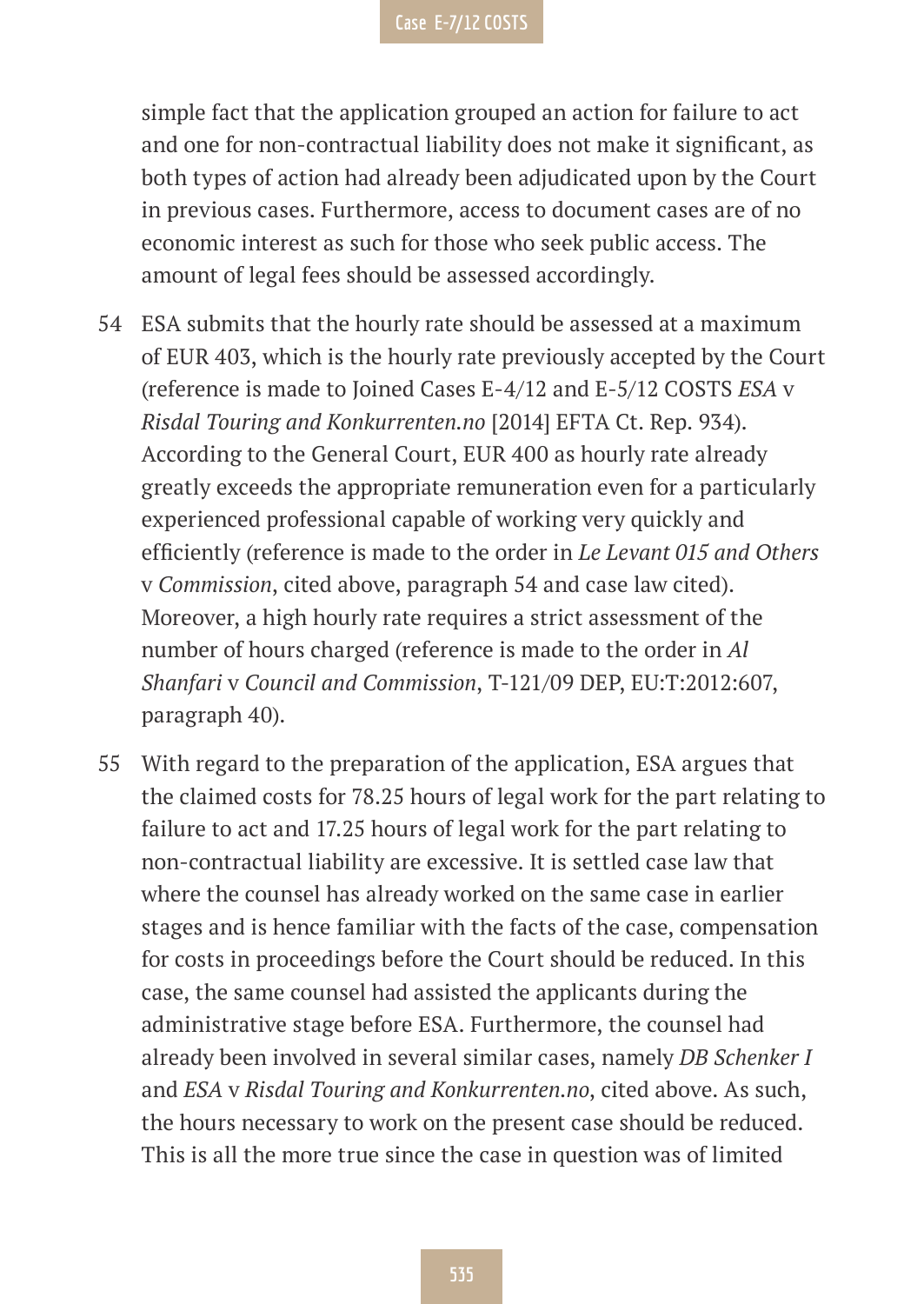significance for EEA law. The recoverable costs should thus be limited to 13 hours for the preparation of the application (8 hours for failure to act and 5 hours for non-contractual liability).

- 56 As for the applicants' cost claims for 24.5 hours (failure to act) and 6.5 hours (non-contractual liability) of legal assistance in relation to the defence, ESA notes that, since neither the factual issues nor the legal issues were unfamiliar to the counsel at this stage of the proceedings, not more than 4 hours (3 hours for failure to act and 1 hour for non-contractual liability) of legal assistance were necessarily incurred for this stage of the proceedings.
- 57 With regard to the application for stay of the proceedings, ESA underlines that this application was ultimately rejected by the Court. Accordingly, none of the costs claimed in this regard were necessary for the purpose of the proceedings.
- 58 As for Posten Norge AS's application for leave to intervene, ESA submits that the application was short (6 pages, including a schedule of Annexes) and an application for leave to intervene cannot introduce any new elements to the case. Hence, no more than 2 hours of work were necessary for this part of the case.
- 59 As to the preparation of the reply, ESA points out that the reply amounted only to 21 pages in total and its object was limited by the defence. No new pleas could have been added. Accordingly, it is excessive to claim further 47.5 hours of legal assistance in addition to the 31 hours already claimed for assessment of the defence. Recoverable costs in this regard should be limited to 8 hours (6 hours for failure to act and 2 hours for non-contractual liability) of legal assistance.
- 60 With regard to the applicants' claim of costs for 10.5 hours of work for preparation of the application for measures of organization of procedure, ESA also maintains that this application was rejected.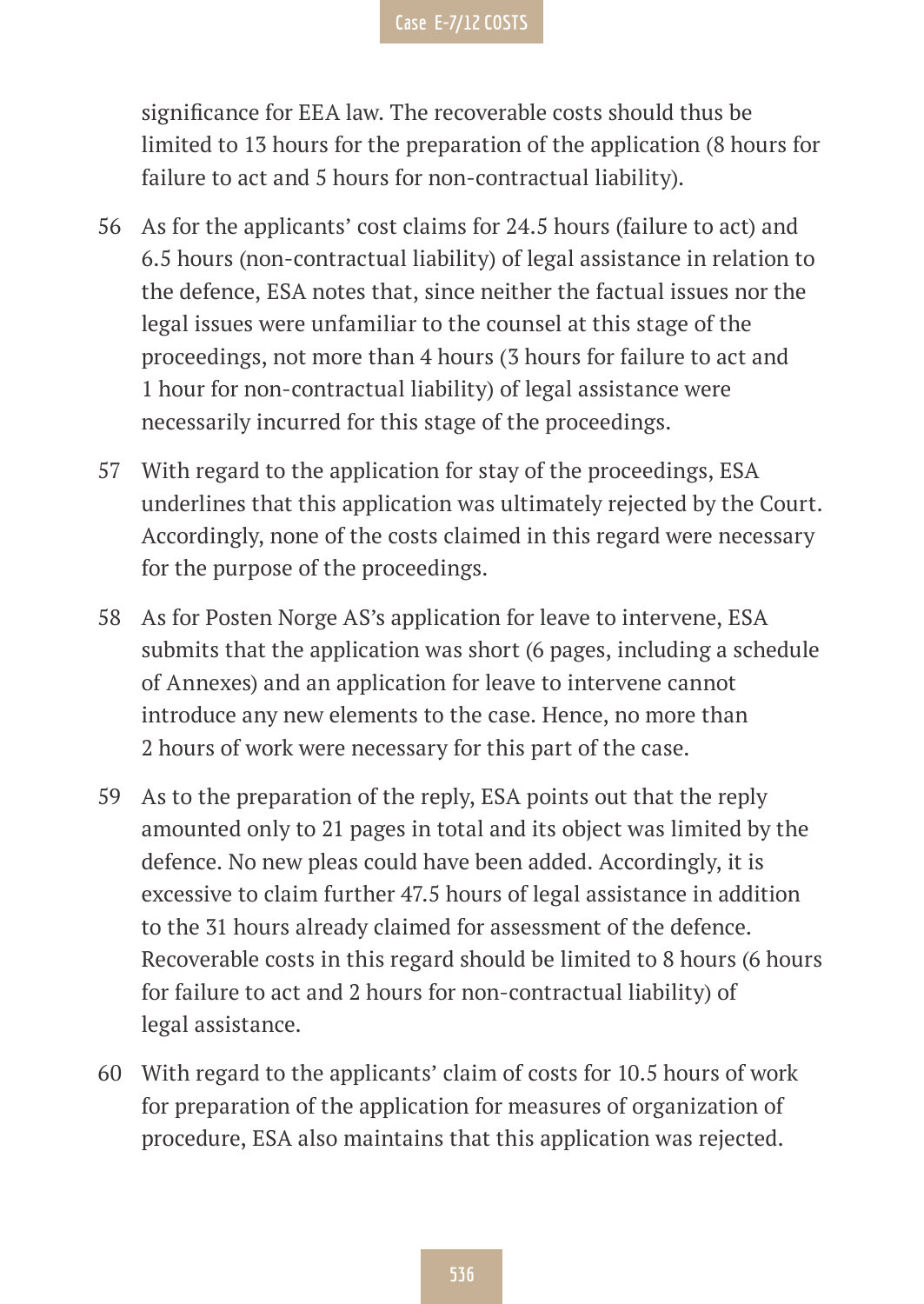Accordingly, none of the costs incurred in this regard were necessary for the purpose of the proceedings.

- 61 As regards the assessment of the rejoinder, ESA submits that just as the reply, the rejoinder cannot bring any new pleas in law pursuant to Article 37 RoP. The rejoinder is also the final step of the written procedure and DB Schenker could not even reply to it in writing. The assessment of the rejoinder should thus be seen as a part of the preparation for the oral hearing. ESA submits that a total of 3 hours of legal assistance (2 hours for failure to act and 1 hour for noncontractual liability) were necessary.
- 62 As regards the review of the Report for the Hearing and the preparation of a response, ESA submits that the Court previously held that a total of 3 hours were appropriate for the review of the Report for the Hearing and the preparation of a response (reference is made to *ESA* v *Risdal Touring and Konkurrenten.no*, cited above). The Report for the Hearing was even shorter in the present principal action than in *ESA* v *Risdal Touring and Konkurrenten.no*; accordingly, no more than 2 hours (1.25 hour for failure to act and 0.75 hour for non-contractual liability) of legal assistance were necessary.
- 63 With regard to the preparation for the oral hearing, ESA submits that a total of 43.50 hours clearly exceeds what was necessary in the case at issue. This is particularly so since the counsel was already familiar with all aspects of the case and the time allocated to DB Schenker to present its arguments at the hearing was limited. Hence, ESA submits that costs for 3 hours (2 hours for failure to act and 1 hour for non-contractual liability) of legal assistance are recoverable for the preparations for the oral hearing.
- 64 As regards the participation in the hearing, ESA maintains that the hearing lasted less than 2 hours and accordingly only 2 hours should be considered as necessarily incurred expenses.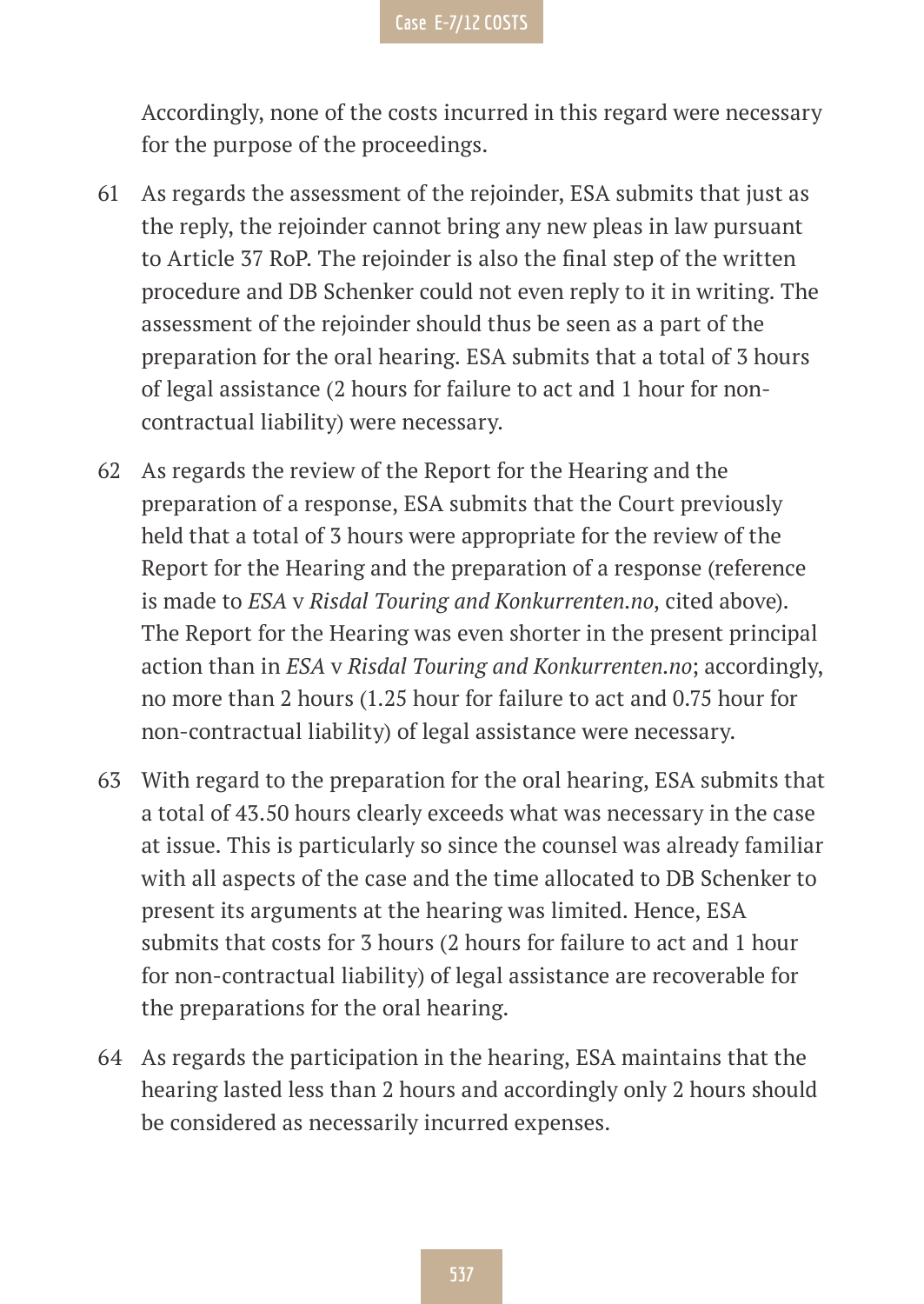- 65 In total, ESA sustains that costs for 37 hours of legal work at an hourly rate of EUR 403 were necessarily incurred. The total maximum recoverable costs for legal assistance would accordingly be EUR 14 911.
- 66 ESA further notes it has already paid EUR 1 996 in travel, shipping and copying costs. There exists however no evidence that these invoices have been paid by the applicants or by Deutsche Bahn AG. Accordingly, this amount should be taken off the global sum for costs to prevent double payment.
- 67 With regard to the DB Schenker's request to be granted default interest on any costs awarded by the Court in this case, ESA sustains that such a decision would be unnecessary as it would pay any costs awarded as soon as practically possible.

#### **FINDINGS OF THE COURT**

- 68 Under Article 70(1) RoP, the Court shall, if there is a dispute concerning the costs to be recovered, on application by the party concerned and after hearing the opposite party, make an order.
- 69 According to Article 69(b) RoP, "expenses necessarily incurred by the parties for the purpose of the proceedings, in particular the travel and subsistence expenses and the remuneration of agents, advisers or lawyers", shall be regarded as costs, which are recoverable from the party ordered to pay the costs. It follows that recoverable costs are limited, first, to those incurred for the purpose of the proceedings before the Court and, second, to those which are necessary for that purpose (see *ESA* v *Risdal Touring and Konkurrenten.no*, cited above, paragraph 111 and case law cited).
- 70 With respect to ESA's argument that there is no evidence that the costs have actually been incurred, the Court notes that evidence for payment need not be presented (compare the order in *Kronofrance* v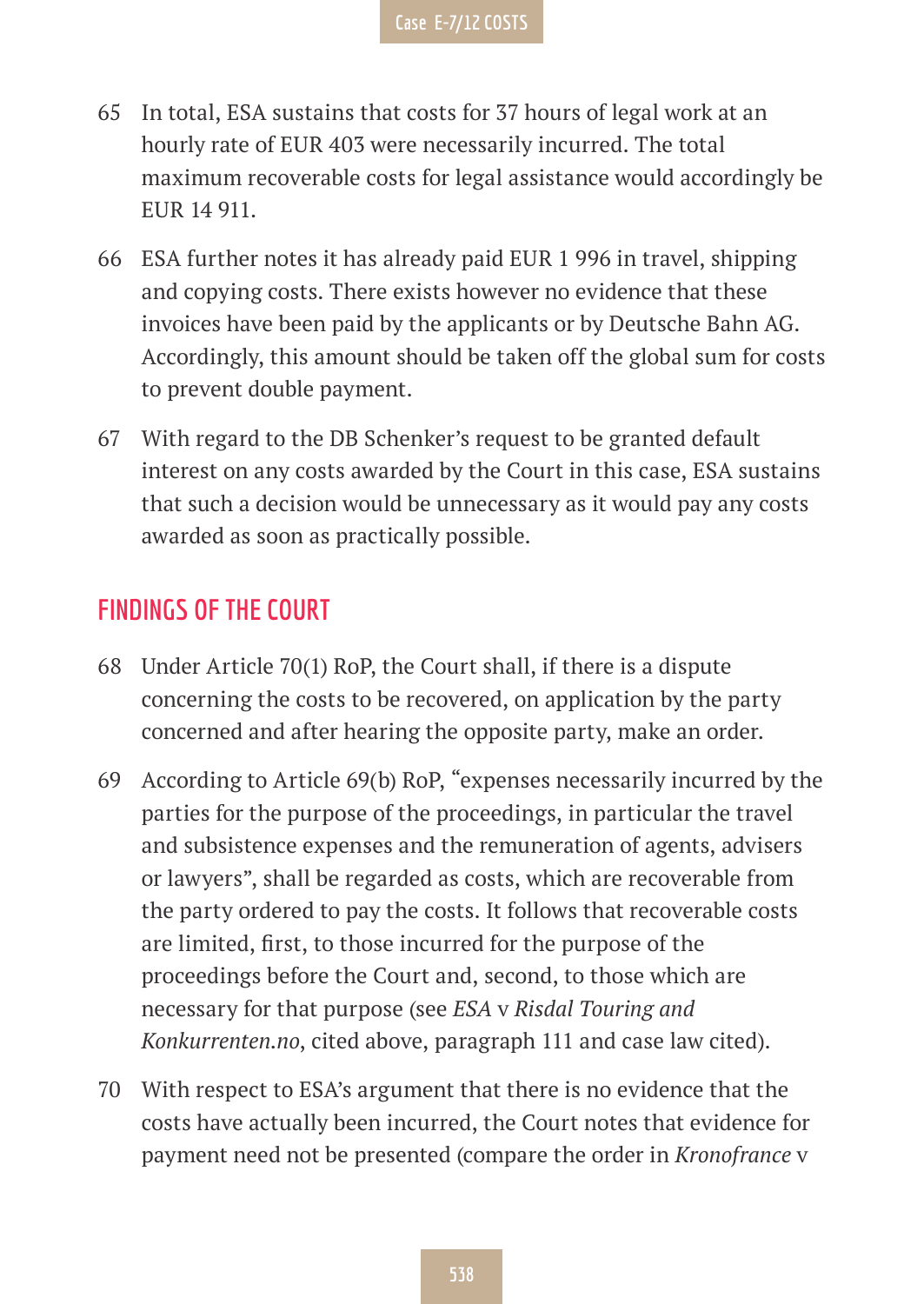*Germany and Others,* C75/05 P-DEP and C80/05 P-DEP, EU:C:2013:458, paragraph 30).

- 71 Second, ESA argues that, since some of the invoices are directed to Deutsche Bahn AG, which is neither a party nor an intervener in the case, the costs have not been incurred by the applicants, and are hence not recoverable.
- 72 In this regard, the Court recalls that costs covered by a third party are recoverable if they were essential for the proceedings and necessarily incurred for that purpose (compare the order in *Fries Guggenheim* v *Cedefop*, T373/04 DEP, EU:T:2009:43, paragraph 24). As such, the fact that some of the invoices for the costs that the applicants seek to recover were directed to Deutsche Bahn AG is not relevant.
- 73 Third, ESA argues that the applicants have refused to present any evidence for the costs. In this regard, ESA contends more generally that the documentation of the legal fees fails to demonstrate the amount of legal work carried out. The breakdown of the hours billed was, moreover, not made contemporaneously but only *ex post facto*.
- 74 The Court notes that the only requirement in this regard is that evidence presented must substantiate the claims made by the applicant and be sufficiently precise and detailed so as to enable assessment by the Court (compare *Lagardère* v *Éditions Odile Jacob*, cited above, paragraphs 31 to 34, as well as the order in *Tetra Laval* v *Commission,* T-5/02 DEP and T-80/02 DEP, EU:T:2011:129, paragraphs 69 and 70). There are no further requirements as to the manner in which the evidence shall be presented. In particular, there are no conditions for when the account of the hours should have been drafted.
- 75 In the case at issue, the applicants have submitted a number of invoices relating to the legal costs billed to them. The applicants have furthermore provided a breakdown of the hours worked.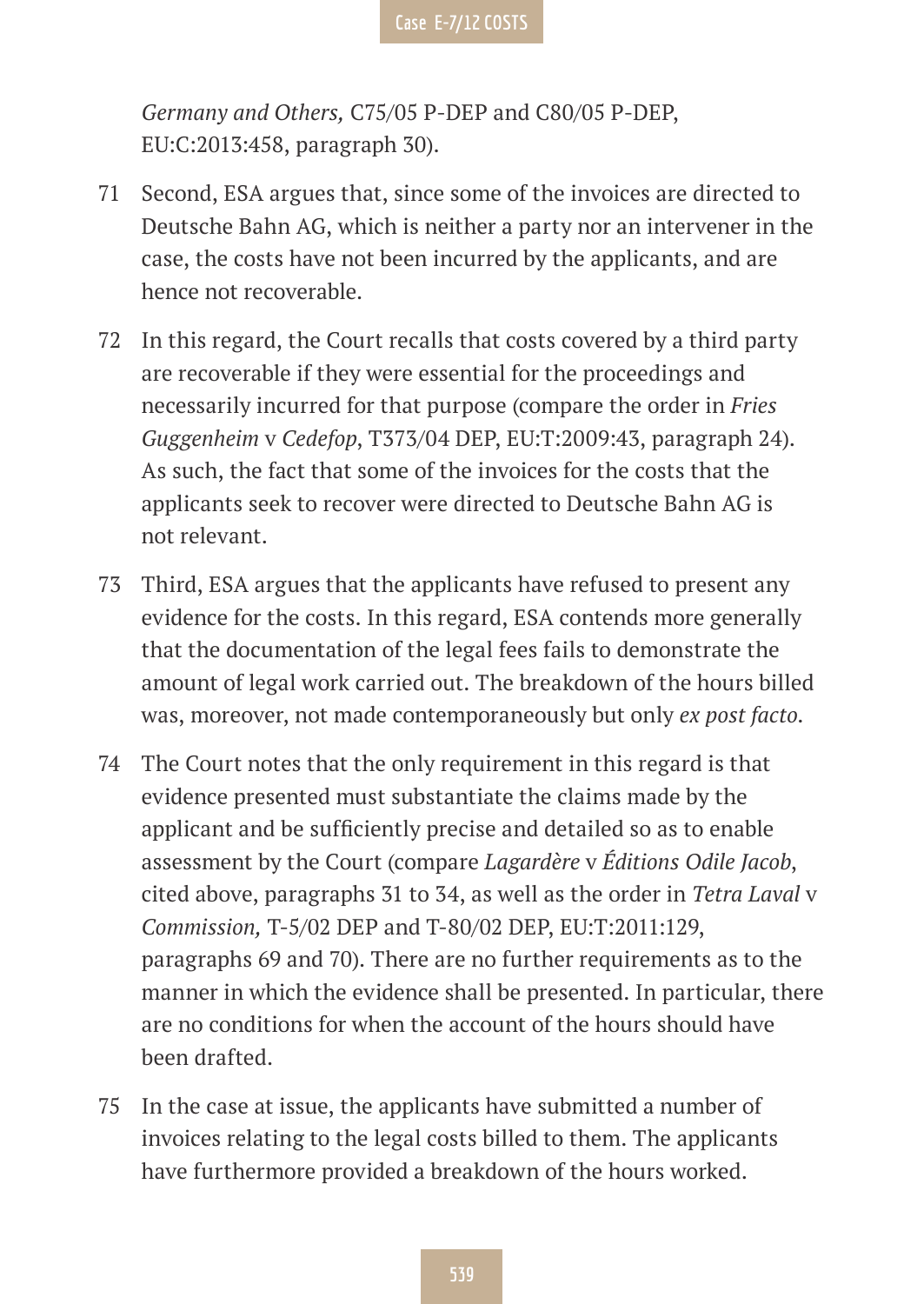Following the Court's measures of organization of procedure, they further supplemented the relevant information. The evidence submitted is thus, in principle, sufficient to substantiate the claims made and lacks neither such an appropriate level of detail nor such a level of precision which would prevent the Court from carrying out its assessment.

- 76 ESA's fourth argument is that the invoices for legal costs presented cannot be traced to the particular case, since they partly overlap with invoices presented in *DB Schenker I*.
- 77 In this regard, the Court notes that the application in *DB Schenker II* was lodged at the Court's Registry on 9 July 2012 whereas the hearing in *DB Schenker I* was held on 5 June 2012. DB Schenker's request to reopen the oral hearing in *DB Schenker I* was rejected by the Court. Accordingly, the overlap between those two cases is only marginal.
- 78 Moreover, the overlap between the two cases was, moreover, clarified and accounted for by DB Schenker in their application and in their response to the measures of organization of procedure. The information provided in the present application for taxation of costs is also consistent with the information provided for in DB Schenker's application for taxation of costs in the context of Case E-14/11 COSTS *DB Schenker* v *ESA* (see Case E-14/11 COSTS *Schenker North and Others* v *ESA*, order of 11 October 2017, not yet reported, paragraph 87).
- 79 Thus, the mere fact that one of the invoices presented concerns two cases, which overlap in time, cannot lead to the rejection of the evidence provided, the cost claim itself or parts thereof.
- 80 As regards, fifth, ESA's argument that some of the expenses claimed were attributable to the legal counsel rather than the applicants, the Court recalls that it has routinely considered such expenses as necessarily incurred by parties to the proceedings before it (compare,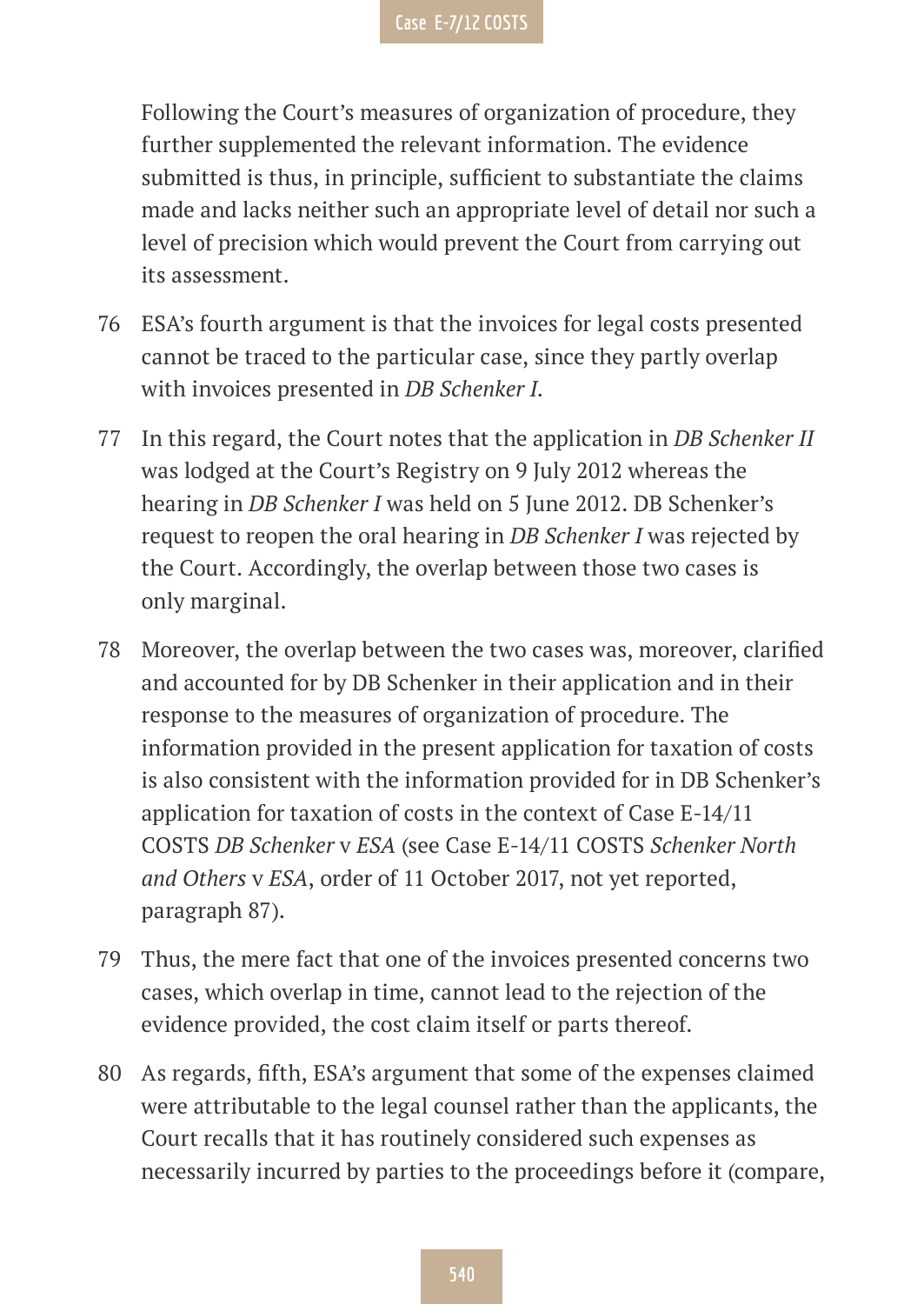for example, *ESA* v *Risdal Touring and Konkurrenten.no*, cited above, paragraphs 137 and 150). Thus, ESA's argument does not provide a sufficient basis for rejecting that part of the claim.

- 81 Finally, ESA contends that the manner in which the applicants have calculated the exchange rate of NOK into EUR is imprecise. The applicants have calculated the exchange rate on the average of the official daily exchange rates of the Norwegian Central Bank during the time when the work was carried out. The Court recalls that this method of calculation has already been accepted in previous cases (see *ESA* v *Risdal Touring* and *Konkurrenten.no*, cited above, paragraph 121). Thus, also this part of ESA's submissions does not merit the rejection of the present application for taxation of costs.
- 82 Considering all of the above, there is no reason to reject the cost claim or reduce it on the basis that it includes costs that have not been incurred for the purpose of the proceedings before the Court.
- 83 For the sake of completeness, the Court recalls that it does not, when ruling on an application for the taxation of costs, tax the amount the party entitled to recovery actually paid. It determines only the amount up to which this party may recover costs, having regard to, in particular, the nature and complexity of the principal action.
- 84 The ability to assess the value of the work carried out is, nevertheless, dependent on the accuracy of the information provided (see Case E-14/10 COSTS *Konkurrenten.no* v *ESA* [2012] EFTA Ct. Rep. 900, paragraph 27 and case law cited). It is, in particular, not for the Court to search for and identify among the documents those that could make up for the lack of precise information and detailed explanations in the application itself (compare the order in *Tetra Laval* v *Commission,* cited above, paragraph 70). Thus, the quality of the evidence submitted will induce the extent to which the Court is enabled to carry out its assessment of the accuracy of the individual heads of the applicants' claim.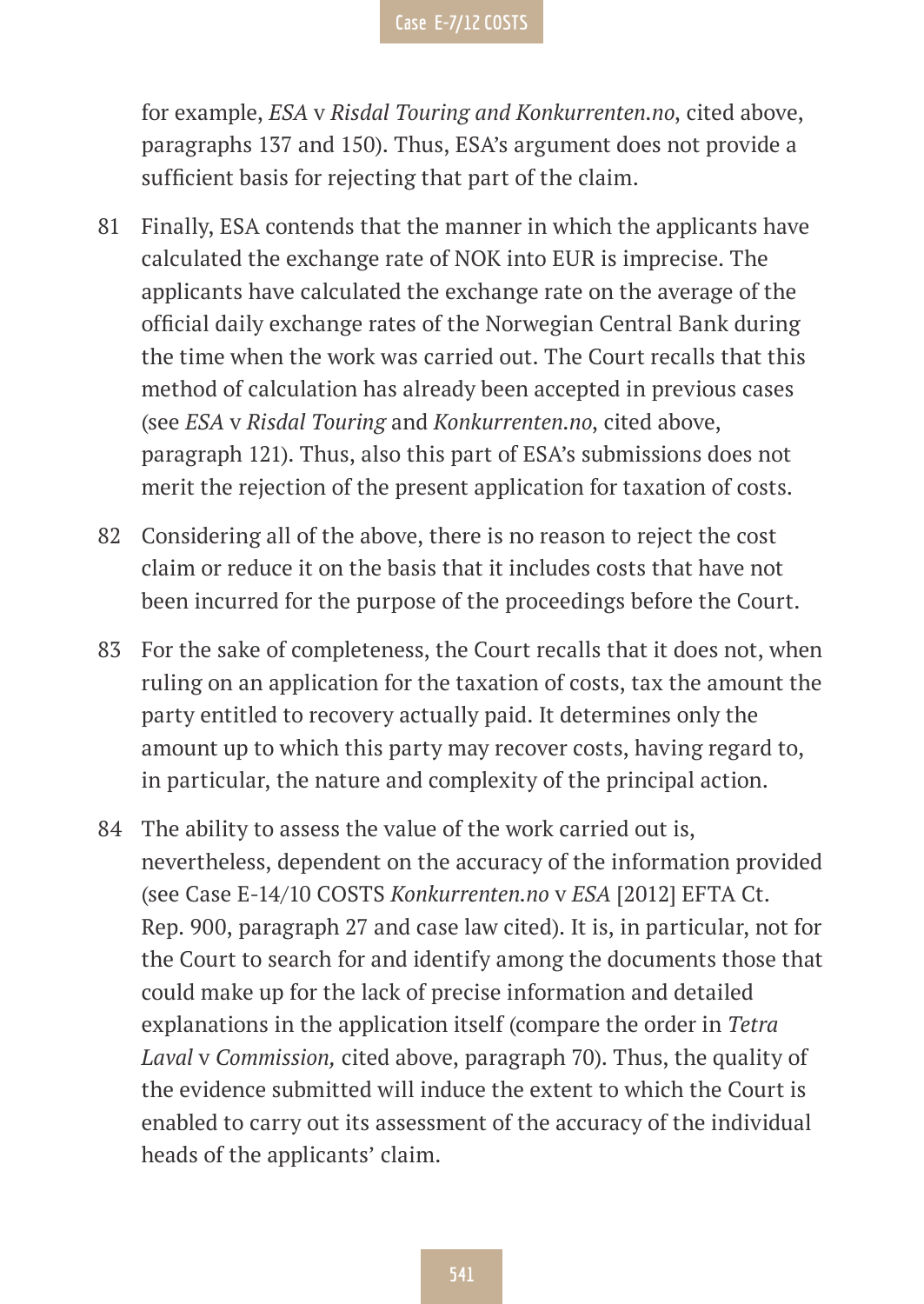- 85 The amount of costs recoverable in the present case must, accordingly, be assessed in light of these considerations.
- 86 When taxing the recoverable costs, it is settled case law that the Court must, in the absence of EEA provisions laying down fee-scales, make an unfettered assessment of the facts of the case, taking into account the purpose and nature of the proceedings; their significance from the point of view of EEA law as well as the difficulties presented by the case; the amount of work generated by the proceedings for the agents and advisers involved; and the financial interests which the parties had in the proceedings (see *Konkurrenten.no* v *ESA*, cited above, paragraph 26 and case law cited).
- 87 The applications at issue concerned access to documents *en gros*. When the application was lodged, the Court had not yet decided any case concerning access to documents. In that regard, the Court notes that in cases where parties seek access to documents, their financial interest in the proceedings is unlikely to be a determinative factor in the Court's assessment as the value of the information contained within the relevant document is both uncertain and unknown (see *ESA* v *Risdal Touring and Konkurrenten.no*, cited above, paragraph 113).
- 88 Moreover, at the time of the application, the applicants pursued a case on access to documents, namely *DB Schenker I*. DB Schenker was represented by the same counsel in that case.
- 89 Nevertheless, the legal issues addressed in the present case, *DB Schenker II, were, by their very nature, different from those* addressed in *DB Schenker I*. While the latter case concerned the refusal for access to documents, the former concerned an application for failure to act on a request and an application for non-contractual damages.
- 90 As regards the application for failure to act, the Court notes that the factual background leading up to the judgment of *DB Schenker II*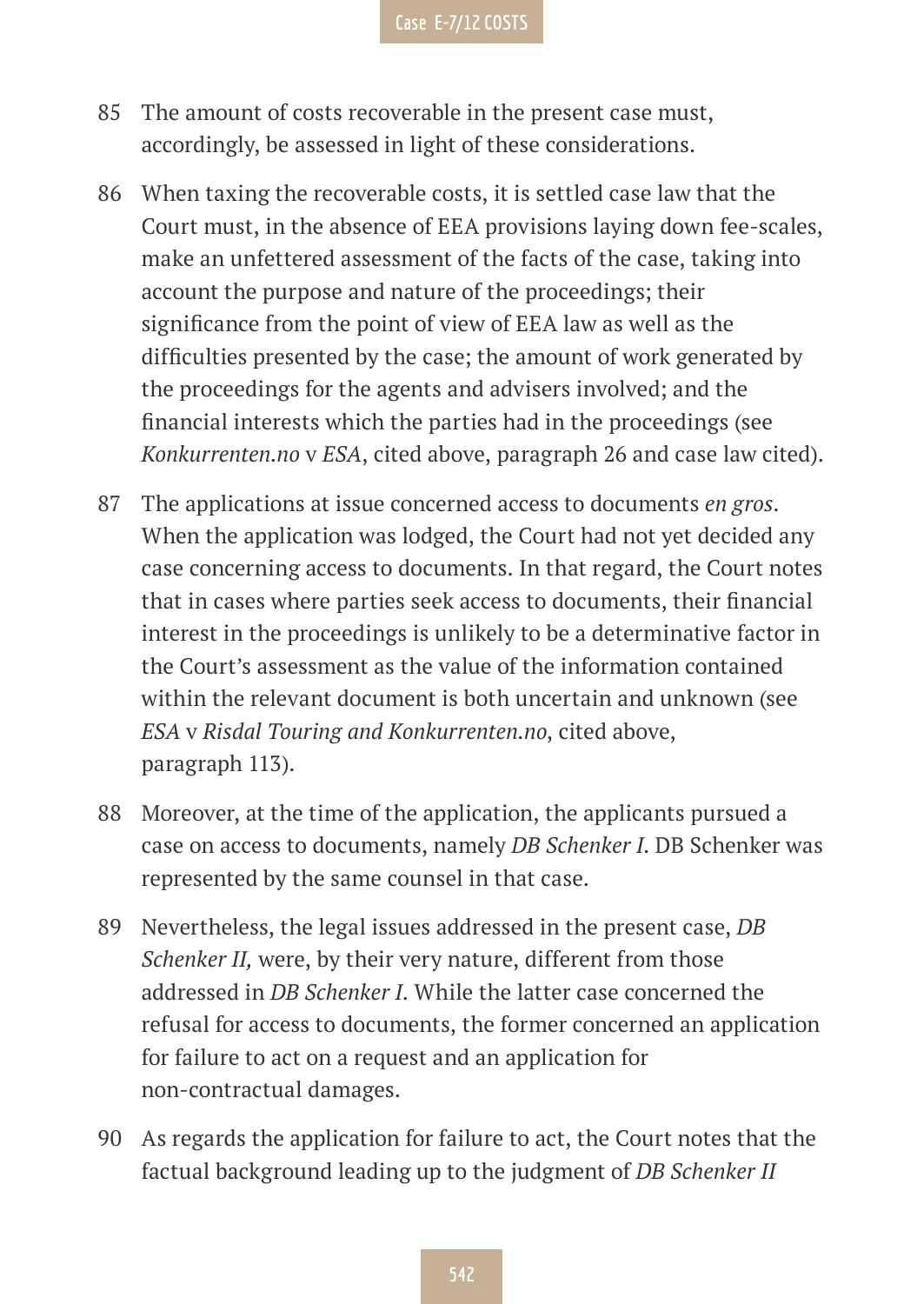stretched over a period of two years. ESA defined its position on some of the documents concerned only on 5 September 2012 (see *DB Schenker II*, cited above, paragraphs 87 and 89). This was almost two months after *DB Schenker II* was already pending before the Court. Nevertheless, it is also true that *DB Schenker I* addressed some of the legal issues relevant for this part of the case at issue (see, for example, *DB Schenker II*, cited above, paragraphs 72 and 84).

- 91 These circumstances must be taken into consideration when assessing the complexity of this part of DB Schenker's application in *DB Schenker II*.
- 92 As regards DB Schenker's second part of that application, which concerned a claim for compensation for legal fees, allegedly due to ESA's passivity, the Court notes that this part of the application raised new issues under EEA law.
- 93 With regard to the non-contractual liability for the legal fees incurred before ESA, DB Schenker had a certain economic interest, in the sense that a successful application might have resulted in the award of damages to the applicants.
- 94 DB Schenker claims an hourly rate of EUR 428. This rate presupposes that the work was carried out by an experienced lawyer in the relevant field. The Court finds that rate justified.
- 95 The fact that remuneration at these rates is taken into account requires in return a strict assessment of the total numbers of hours' work essential for the purposes of the proceedings in question (see *ESA* v *Risdal Touring* and *Konkurrenten.no*, cited above, paragraph 123 and case law cited).
- 96 For the purposes of determining the amount of recoverable legal fees these can usefully be assessed by the Court as a number of hours' work at a certain hourly rate. The primary consideration of the Court is the total number of hours of work which may appear to be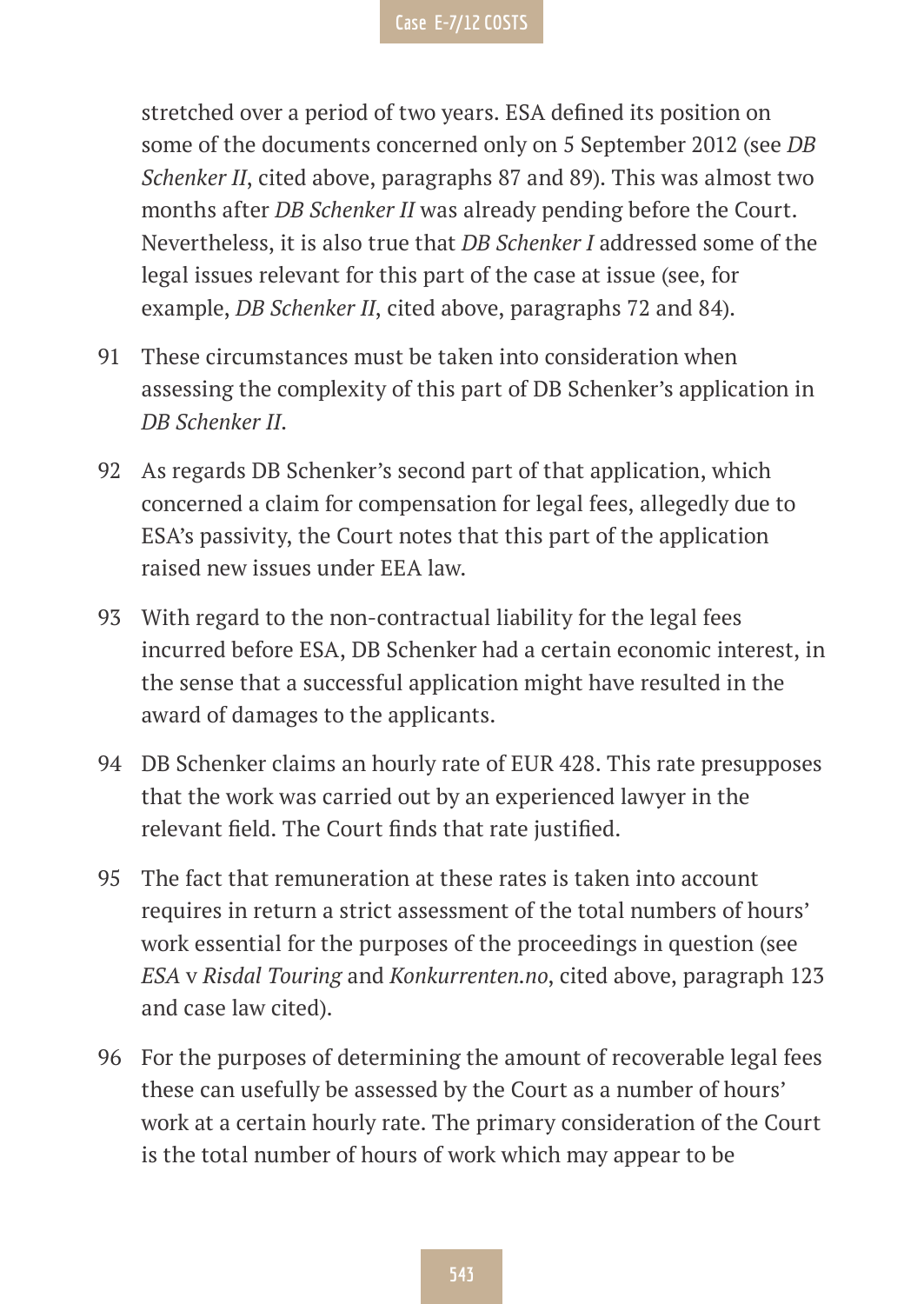objectively necessary for the purpose of the proceedings before the Court (see, to that effect, *ESA* v *Risdal Touring and Konkurrenten.no*, cited above, paragraph 124 and case law cited).

- 97 In this regard, the Court notes, at the outset, that the sums displayed in the bills submitted by DB Schenker do not correspond to the costs claimed. This can, to an extent, be explained by the overlap between the different cases that were prepared by the same legal counsel for the same clients. The bills, are, nevertheless, less suitable to objectively trace the amount of hours worked by the legal counsel in *DB Schenker II*.
- 98 It is settled case law that the Court must base its assessment strictly on what can be considered as objectively necessary for the purpose of the proceedings before the Court, while having particular regard to the complexity of the case as a whole and the scope of each individual stage of the proceedings.
- 99 In this regard, the Court notes that the main proceedings generated a significant amount of work for the applicants' counsel. The legal proceedings before the Court concerned an application for a failure to act and for damages. It included two sets of statements being exchanged, observations concerning Posten Norge AS's application for leave to intervene, an oral hearing, as well as an application for the stay of the procedure and an application for a measure of organization of procedure.
- 100 Nevertheless, it must be recalled that where the lawyer has already assisted the party during the proceedings or procedures prior to the relevant action, it is necessary to have regard to the fact that he is aware of matters relevant to the action. This is likely to have facilitated his work and reduced the preparation time required for the judicial proceedings (see *ESA* v *Risdal Touring and Konkurrenten. no*, cited above, paragraph 114).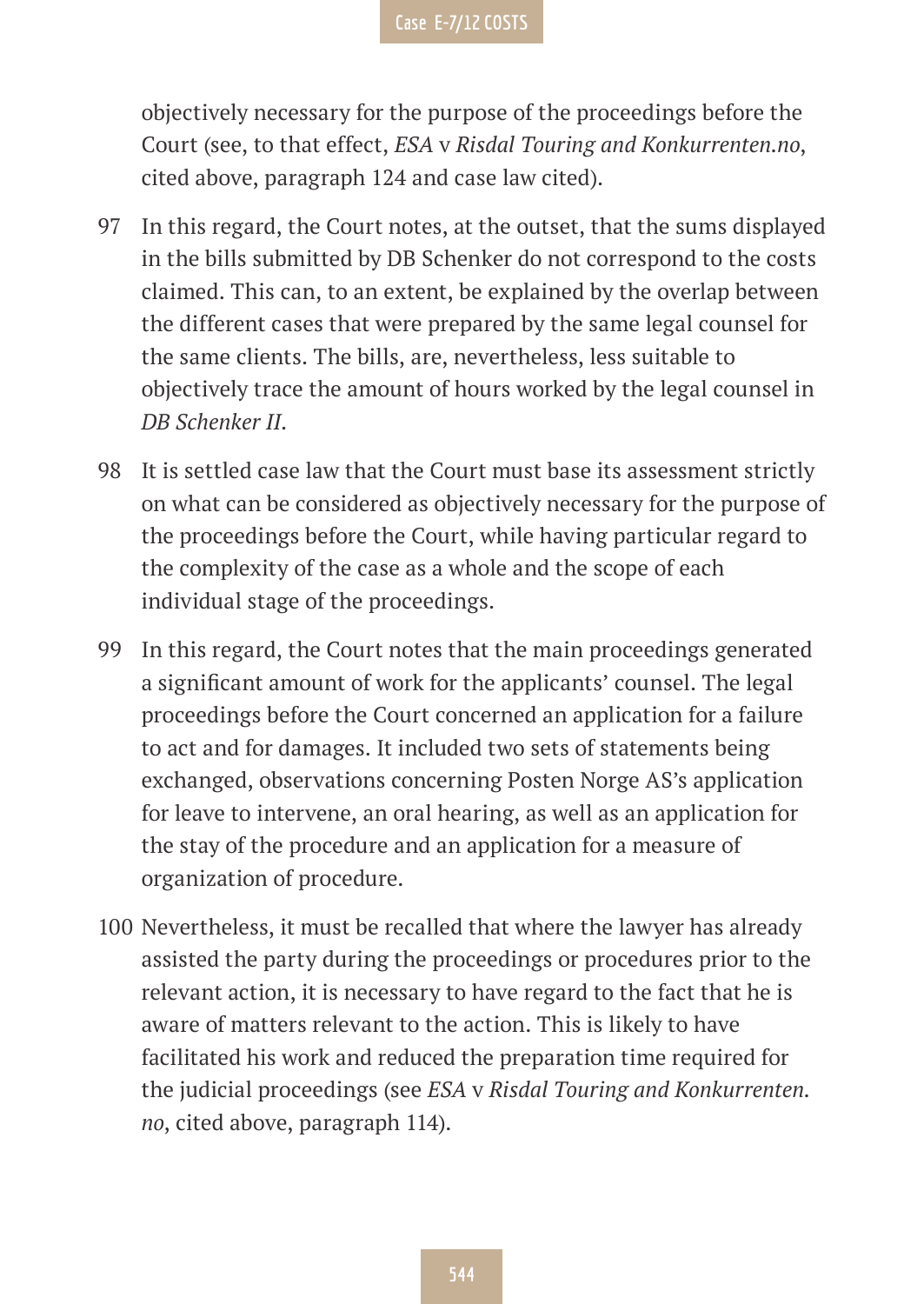- 101 The applicants' counsel had represented them before ESA with regard to the claim for access to documents. Moreover, the counsel had already pursued several cases before the Court which had an influence on the legal problems raised in *DB Schenker II*. He did so partly on behalf of the same applicants. Consequently, he was familiar with the subject matter and facts of the case. Also with regard to the application for non-contractual liability, it is reasonable to consider that he was familiar with the factual background of the case.
- 102 In the following assessment, the Court notes that the applicants have, in their application, already taken account of the fact that ESA is to bear only half of the applicants' costs in relation to the part of the original action, which related to non-contractual liability. This is in accordance with the operative part of the Court's judgment in *DB Schenker II*. Accordingly, the Court will assess the present claim on basis of those figures.
- 103 As regards the preparation of the application, DB Schenker claims 78.25 hours of legal assistance for the part relating to failure to act and 17.25 hours for the part relating to non-contractual liability. ESA submits that 8 hours of preparation relating to failure to act and 5 hours of preparation relating to non-contractual liability are recoverable. The Court finds a total of 45 hours appropriate for this stage of the procedure, comprising 38 hours of legal assistance for the part relating to failure to act and 7 hours for the part relating to non-contractual liability. In that context, regard must be had, on the one hand, to the fact that the application raised new legal issues and that, on the other hand, the counsel represented the applicants already in the pre-litigation phase and similar legal proceedings before the Court.
- 104 As regards the review of the defence, the applicants seek to recover 24.5 hours of legal assistance in relation to the application for failure to act, and 6.5 hours of legal assistance in relation to the application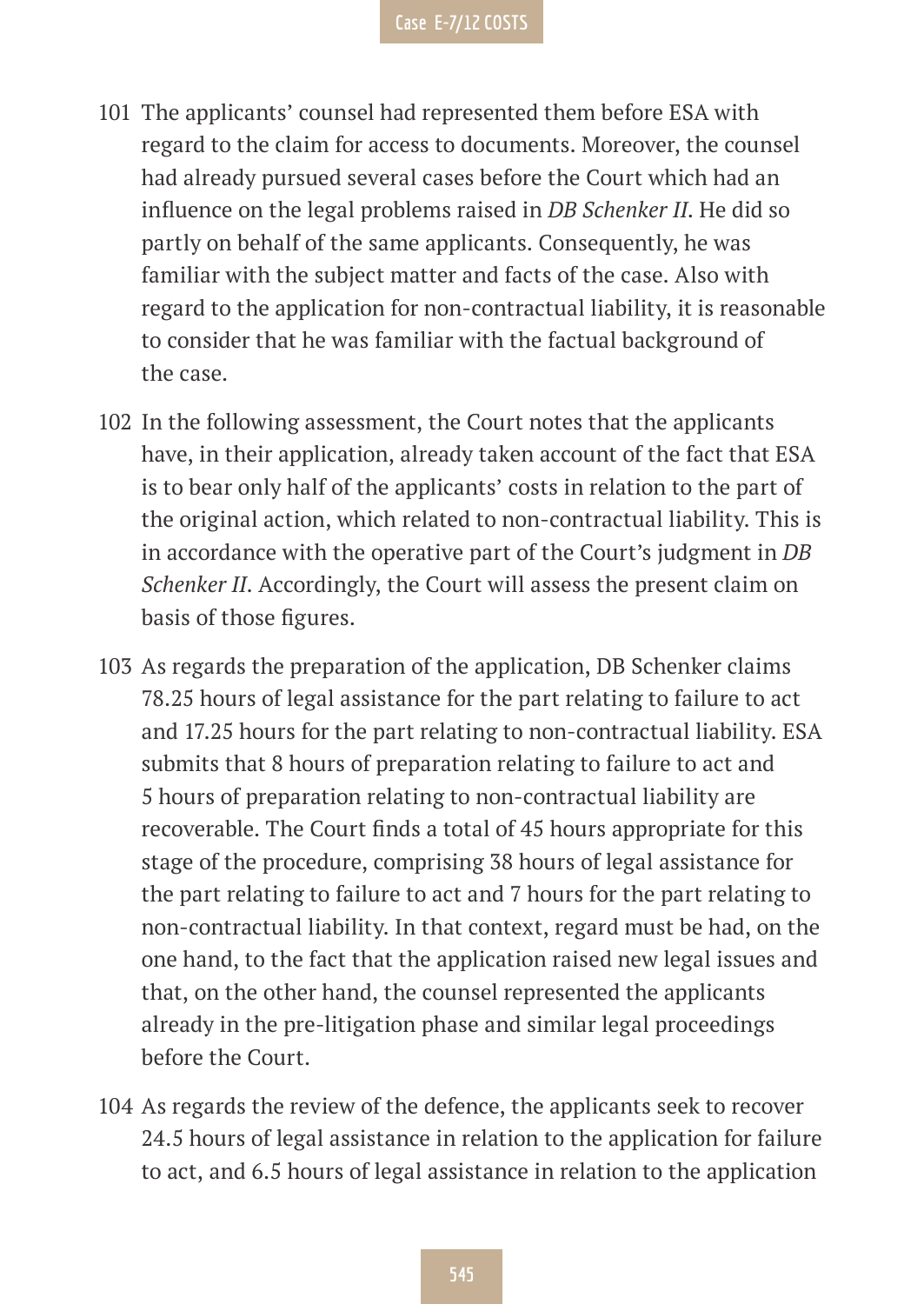for non-contractual liability. ESA submits that merely 4 hours of legal assistance are recoverable. The Court finds 17 hours of legal assistance appropriate, 15 hours with regard to legal assistance in relation to the application for failure to act and 2 hours with regard to legal assistance in relation to the application for non-contractual liability, considering the scope of the defence and the issues raised therein.

- 105 As regards the application for stay of proceedings, the applicants seek to recover 2.5 hours of legal assistance. ESA submits that no costs are recoverable, since the application was unsuccessful. The Court finds 1 hour appropriate for this application, as the application for stay of proceedings was, albeit unsuccessful, not unreasonable.
- 106 For the assessment of Posten Norge AS's application for leave to intervene and the preparation of the respective response, the applicants claim 11.5 hours of legal assistance. ESA submits that 2 hours of legal assistance are sufficient. The Court finds that, in view of the scope of the application and the response to it as well as the fact that the application was rejected as inadmissible, 8 hours of legal assistance are recoverable.
- 107 As regards the preparation of the reply, the applicants seek to recover costs of 38.5 hours of legal assistance in relation to the application for failure to act, and 9 hours of legal assistance in relation to the application for non-contractual liability. ESA submits that, in total, 8 hours are recoverable (6 hours of work in relation to the application for failure to act and 2 hours of work in relation to the application for non-contractual liability). The Court finds that costs for 24 hours of work were objectively necessary for this part of the procedure, considering the scope of both reply and defence and the fact that the applicants have already been granted 17 hours for the review of the defence alone (see, above, paragraph 104). These 24 hours comprise 19 hours of legal assistance in relation to the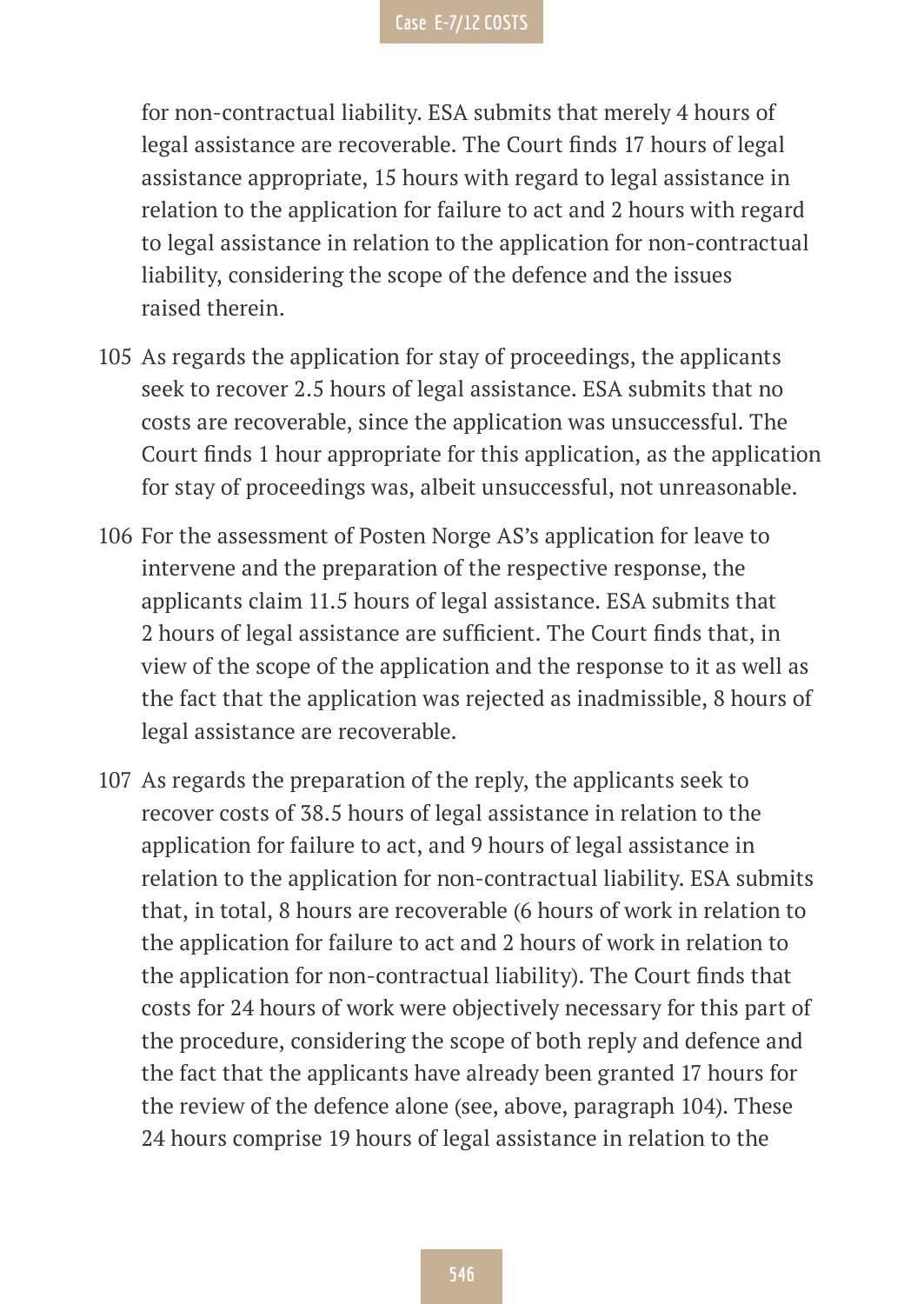application for failure to act and 5 hours of legal assistance in relation to the application for non-contractual liability.

- 108 DB Schenker claims 10.5 hours of legal assistance for the preparation of the application for measures of organization of procedure. ESA submits that the legal assistance related to this stage of the procedure was not necessary for the procedure, since the application was unsuccessful. The Court finds that costs for 4 hours of work are recoverable.
- 109 As regards the assessment of the rejoinder, DB Schenker seeks to recover costs for 15 hours of work in relation to the application for failure to act and for 4.25 hours of work in relation to the application for non-contractual liability. ESA submits that costs for 3 hours of work should be deemed necessary. The Court finds that a total of 10 hours were necessary to assess the rejoinder, considering that the rejoinder was the last document exchanged between the parties before the hearing and that the legal counsel could have been expected to have a thorough understanding of the case at this point. The hours considered necessary for this stage of procedure comprise 8 hours of work in relation to the application for failure to act and for 2 hours of work in relation to the application for non-contractual liability.
- 110 As regards the review of the Report for the Hearing and the preparation of a response, DB Schenker claims 12.25 hours of legal assistance in relation to the application against failure to act and 2.25 hours of legal assistance in relation to the application against non-contractual liability. ESA submits that costs for 2 hours of legal assistance are recoverable. The Court finds that a total of 8 hours of legal assistance were necessary to read the Report and to prepare comments. Of these 8 hours, 7 relate to the application against failure to act and 1 to the application against non-contractual liability.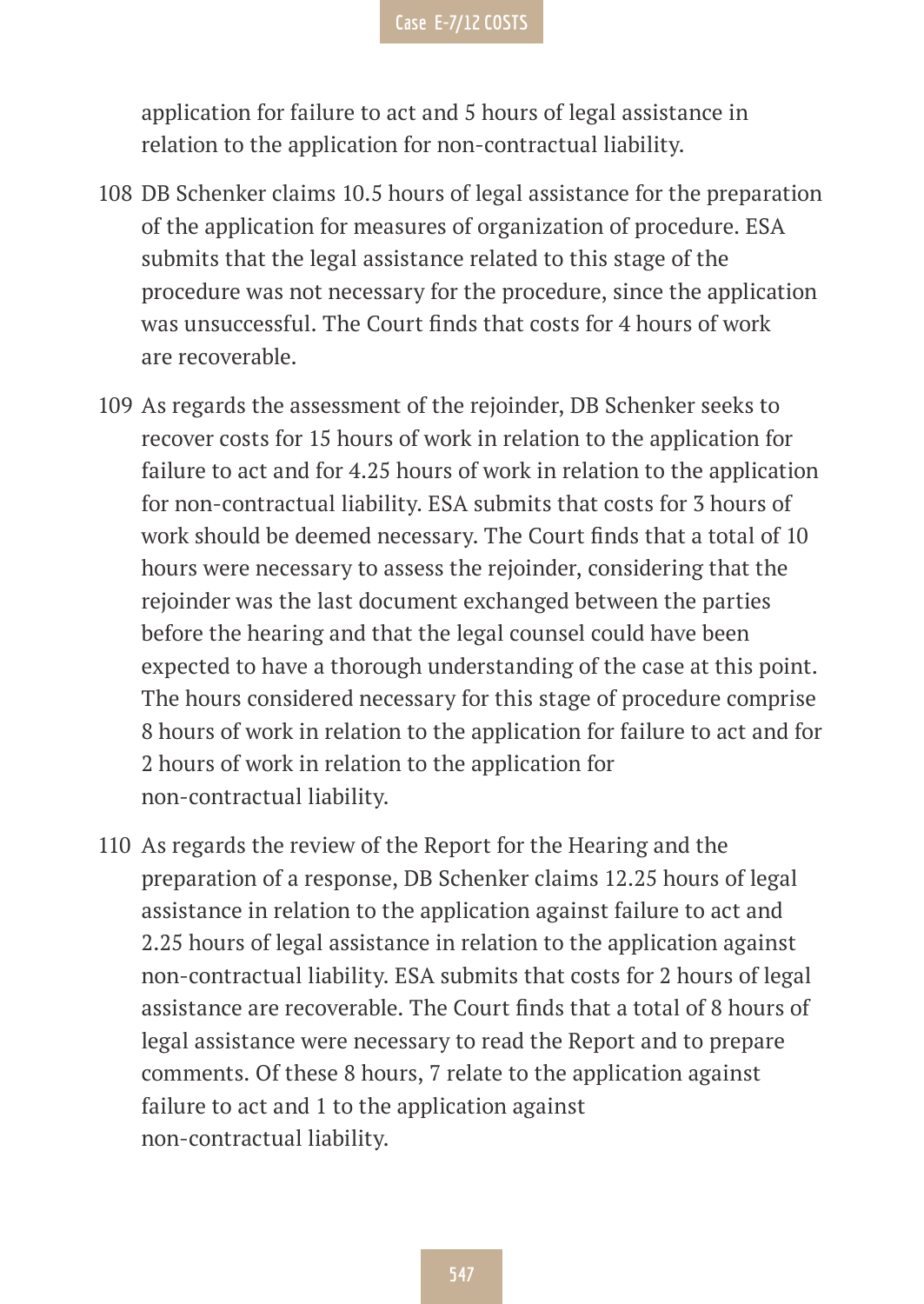- 111 As regards the preparation of the oral hearing, the applicants seek to recover costs for 34.25 hours of legal assistance in relation to the application for failure to act and for 9.25 hours in relation to the application for non-contractual liability. ESA submits that 3 hours of legal assistance are recoverable. The Court finds that 15 hours were necessary to review the relevant case law and to prepare the opening statement, having regard to the fact that DB Schenker claimed already substantial hours of legal assistance for the review of the rejoinder and the review of the Report for the Hearing. The 15 hours of legal assistance considered necessary for this stage of the proceedings comprise, on the one hand, 12 hours of legal assistance in relation to the application for failure to act, and, on the other hand, 3 hours in relation to the application for non-contractual liability.
- 112 The applicants seek to recover costs for 8 hours of legal assistance in relation to the oral hearing, whereas ESA submits that 2 hours are sufficient. The Court finds that 8 hours are appropriate for the participation in the oral hearing.
- 113 As regards the application for the preparation of the cost claim, DB Schenker seeks to recover costs for 6.25 hours of legal assistance. The Court finds that 6.25 hours are appropriate.
- 114 Consequently, the Court finds that a total of 146.25 hours of legal fees, which equals EUR 62 595, were necessarily incurred for the purpose of the proceedings before the Court, taking due account of the fact that the applicants were to bear half of their own costs concerning the action for non-contractual liability.
- 115 As regards counsel's disbursements, the Court notes that ESA accepted the travel and shipment costs and ordered a corresponding payment.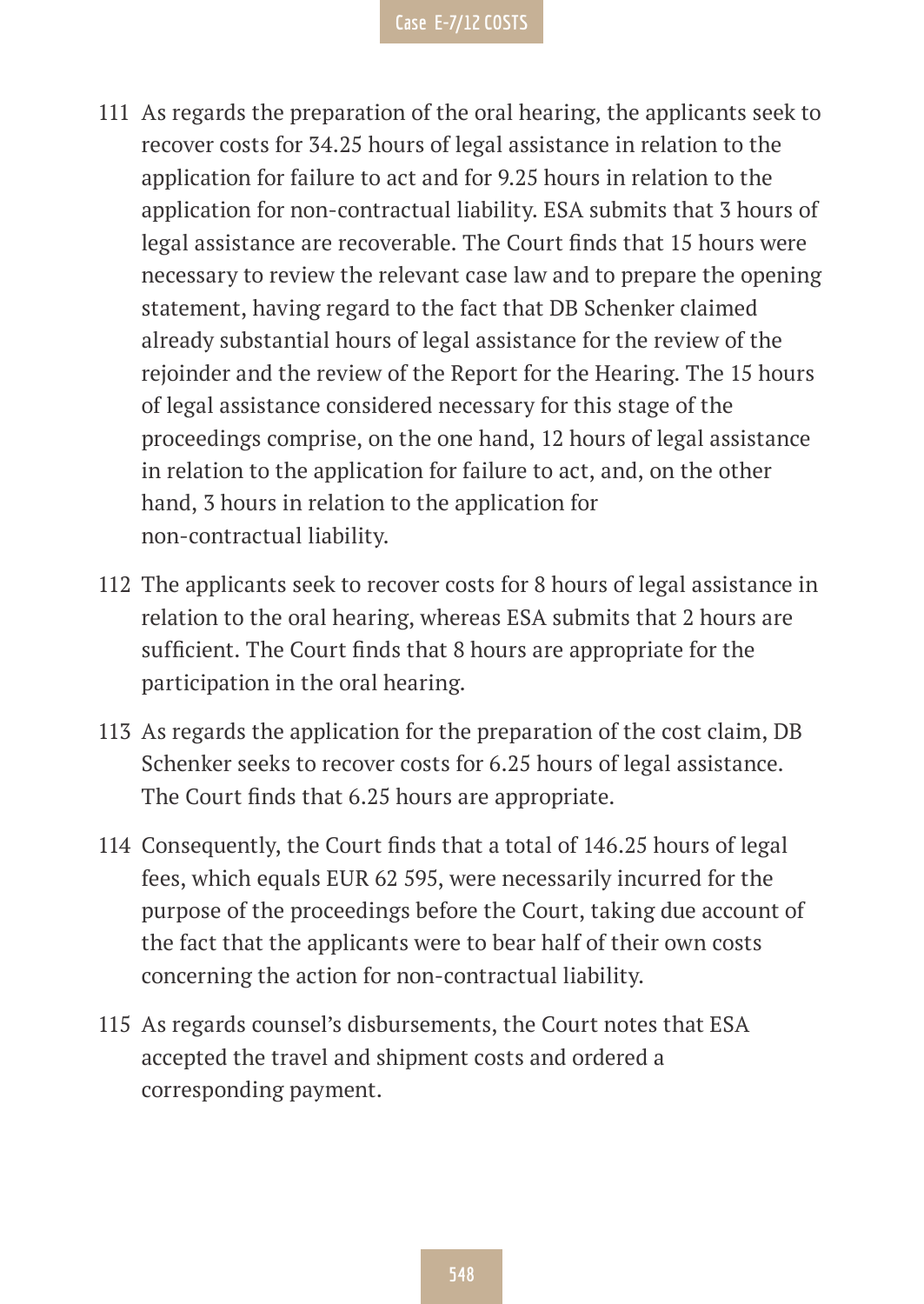116 As regards the remaining costs, which are claimed by DB Schenker in its application, the Court notes that the invoices produced by the applicants do not contain specific information. Thus, it is impossible to determine to what extent these costs related to *DB Schenker II* or were, indeed, already previously compensated. In those circumstances, the Court finds that counsel's remaining disbursements should be assessed, as a fixed sum, at EUR 500 (compare, to that effect, the order in *Tetra Laval* v *Commission*, C-12/03 P-DEP and C-13/03 P-DEP, EU:C:2010:280, paragraphs 65 to 67).

#### **TOTAL AMOUNT OF RECOVERABLE COSTS**

- 117 It follows from the foregoing that the Court finds it justified to order ESA to meet the lawyer's fees of DB Schenker at a total of EUR 62 595 and reimburse the expenses of EUR 500.
- 118 As a consequence, the Court holds that the total remaining costs to be paid by ESA to the applicants are fixed at EUR 63 095.

#### **DEFAULT INTEREST**

- 119 The obligation to pay default interest and the fixing of the applicable rate fall within the jurisdiction of the Court under Article 70(1) RoP taking into account the principle of procedural homogeneity. Article 70(1) RoP corresponds in substance to Article 74(1) of the Rules of Procedure of the ECJ.
- 120 Therefore, default interest may be granted for the period between the date of notification of the order of taxation of costs and the date of actual recovery of the costs (compare, *inter alia*, the orders in *Marcuccio* v *Commission*, T-126/11 P-DEP, EU:T:2014:171, paragraph 52; and *Empresa Nacional de Urânio* v *Commission*, C-2/94 SA, EU:C:1995:301, paragraph 10).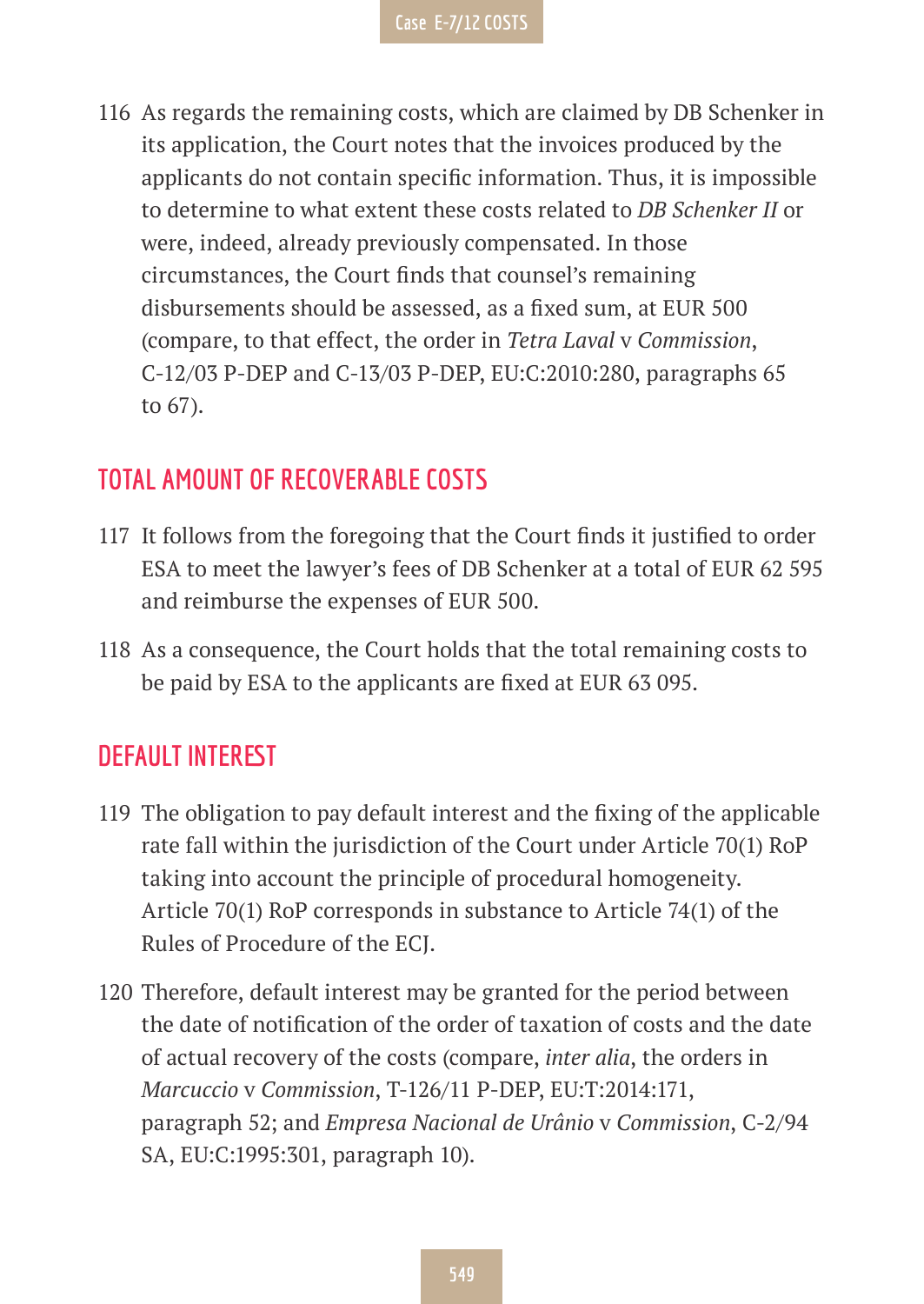#### **Case E-7/12 COSTS**

- 121 The Court must, in the absence of EEA provisions laying down interest rates, make an unfettered assessment to determine a reasonable and proportionate default interest rate.
- 122 As the costs order allocates the amount in Euros, the Court may refer, in order to determine the base rate, to the interest rate applied by the European Central Bank to its principal refinancing operations in force on the first calendar day of the month in which payment is due.
- 123 The Court thus finds that default interest, shall be due on the amount fixed by the Court in the present order from the date of notification of the order until the date of payment. The applicable interest rate shall be calculated on the basis of the interest rate applied by the European Central Bank to its principal refinancing operations in force on the first calendar day of the month in which payment is due, increased by three and a half percentage points.